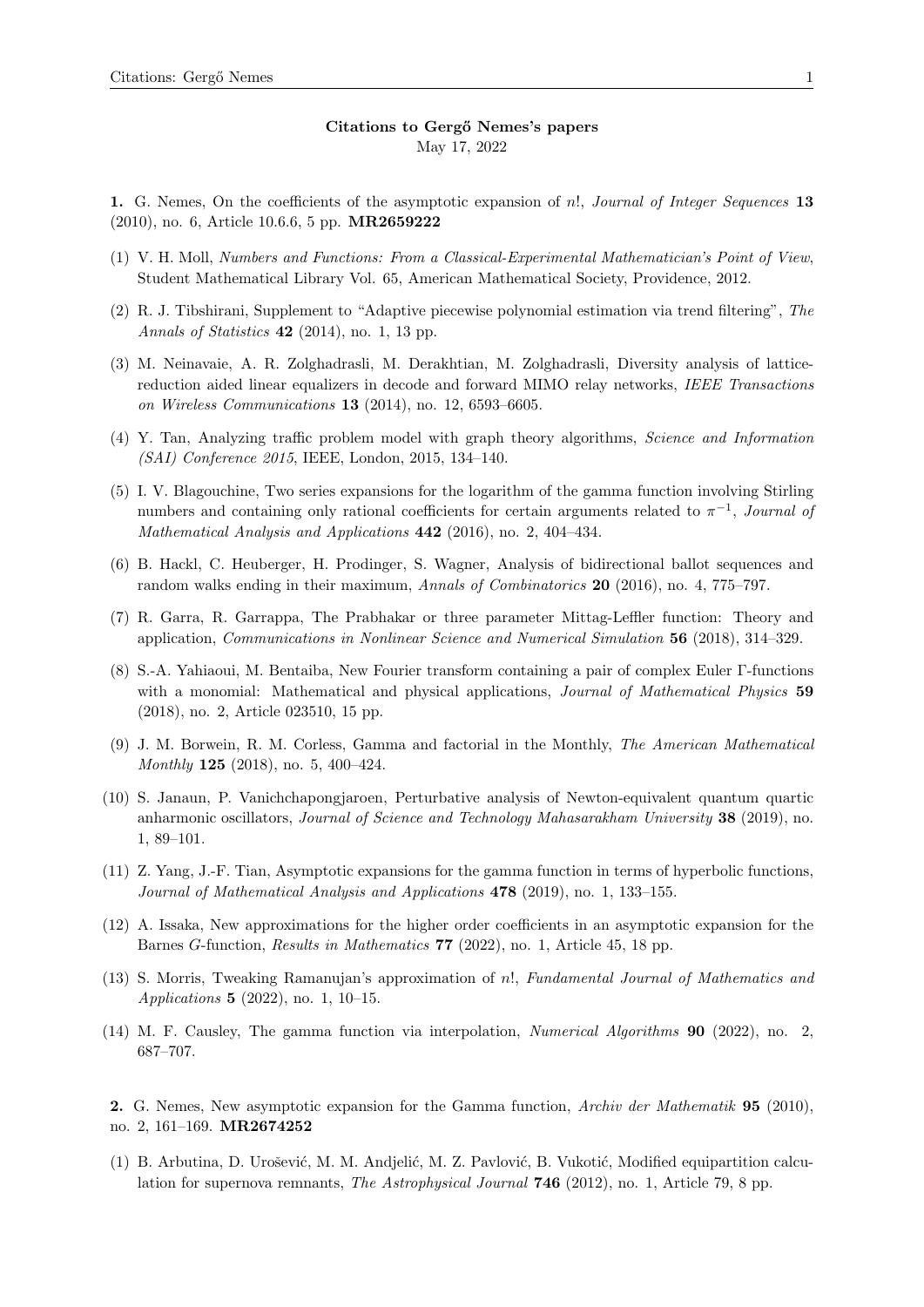- (2) R. S. Farr, S. M. Goh, F. Y. S. Yong, Use of the Weibull equation to approximate diffusive release from particles in a closed system, Computers & Chemical Engineering 39 (2012), 33–40.
- (3) C.-P. Chen, L. Lin, Remarks on asymptotic expansions for the gamma function, Applied Mathematics Letters 25 (2012), no. 12, 2322–2326.
- (4) L. Binette, R. Matadamas, G. F. Hägele, D. C. Nicholls, C. G. Magris, M. Peña-Guerrero, C. Morisset, A. Rodríguez-González, Discrepancies between the [O III] and [S III] temperatures in HII regions, Astronomy & Astrophysics  $547$  (2012), Article 29, 15 pp.
- (5) Z. Sun, On the performance of eigenvalue-based signal detection, ITS Telecommunications (ITST), 2012 12th International Conference on, Taiwan, 2012, 335–340.
- (6) A. Rebello, A. Martinez, A. Goncalves, Analytical solution of modified point kinetics equations for linear reactivity variation in subcritical nuclear reactors adopting an incomplete gamma function approximation, Natural Science 4 (2012), no. 11, 919–923.
- (7) G. E. Andrews, B. C. Berndt, Ramanujan's Lost Notebook: Part IV, Springer New York, 2013.
- (8) X. S. Xu, M. N. Samtani, A. Dunne, P. Nandy, A. Vermeulen, F. De Ridder, Mixed-effects beta regression for modeling continuous bounded outcome scores using NONMEM when data are not on the boundaries, Journal of Pharmacokinetics and Pharmacodynamics 40 (2013), no. 4, 537–544.
- (9) C.-P. Chen, Unified treatment of several asymptotic formulas for the gamma function, Numerical Algorithms 64 (2013), no. 2, 311–319.
- (10) L. Feng, W. Wang, A continued product approximation for the gamma function, Integral Transforms and Special Functions 24 (2013), no. 10, 831–839.
- (11) A. Intissar, On a chaotic weighted shift  $z^p D^{p+1}$  of order p in generalized Fock–Bargmann spaces, Mathematica Aeterna 3 (2013), no. 7, 519–534.
- (12) L. Feng, W. Wang, Two families of approximations for the gamma function, Numerical Algorithms 64 (2013), no. 3, 403–416.
- (13) D. Lu, A generated approximation related to Burnside's formula, Journal of Number Theory 136 (2014), 414–422.
- (14) D. Lu, L. Song, C. Ma, A generated approximation of the gamma function related to Windschitl's formula, Journal of Number Theory 140 (2014), 215–225.
- (15) D. Lu, X. Wang, A new asymptotic expansion and some inequalities for the gamma function, Journal of Number Theory 140 (2014), 314–323.
- (16) I. Ben-Ari, D. Hay, A. Roitershtein, On Wallis-type products and P´olya's urn schemes, The American Mathematical Monthly 121 (2014), no. 5, 422–432.
- (17) L. Zhang, S. T. Liu, C. Yu, Control effects of Morlet wavelet term on Weierstrass–Mandelbrot function model, Indian Journal of Physics 88 (2014), no. 8, 867–874.
- (18) D. Lu, J. Feng, C. Ma, A general asymptotic formula of the gamma function based on the Burnside's formula, Journal of Number Theory 145 (2014), 317–328.
- (19) C.-P. Chen, Asymptotic expansions of the gamma function related to Windschitl's formula, Applied Mathematics and Computation 245 (2014), 174–180.
- (20) D. Lu, A new sharp approximation for the Gamma function related to Burnside's formula, The Ramanujan Journal 35 (2014), no. 1, 121–129.
- (21) L. Zhang, S. Liu, C. Yu, Control of Weierstrass–Mandelbrot function model with Morlet wavelets, International Journal of Bifurcation and Chaos 24 (2014), no. 10, 9 pp.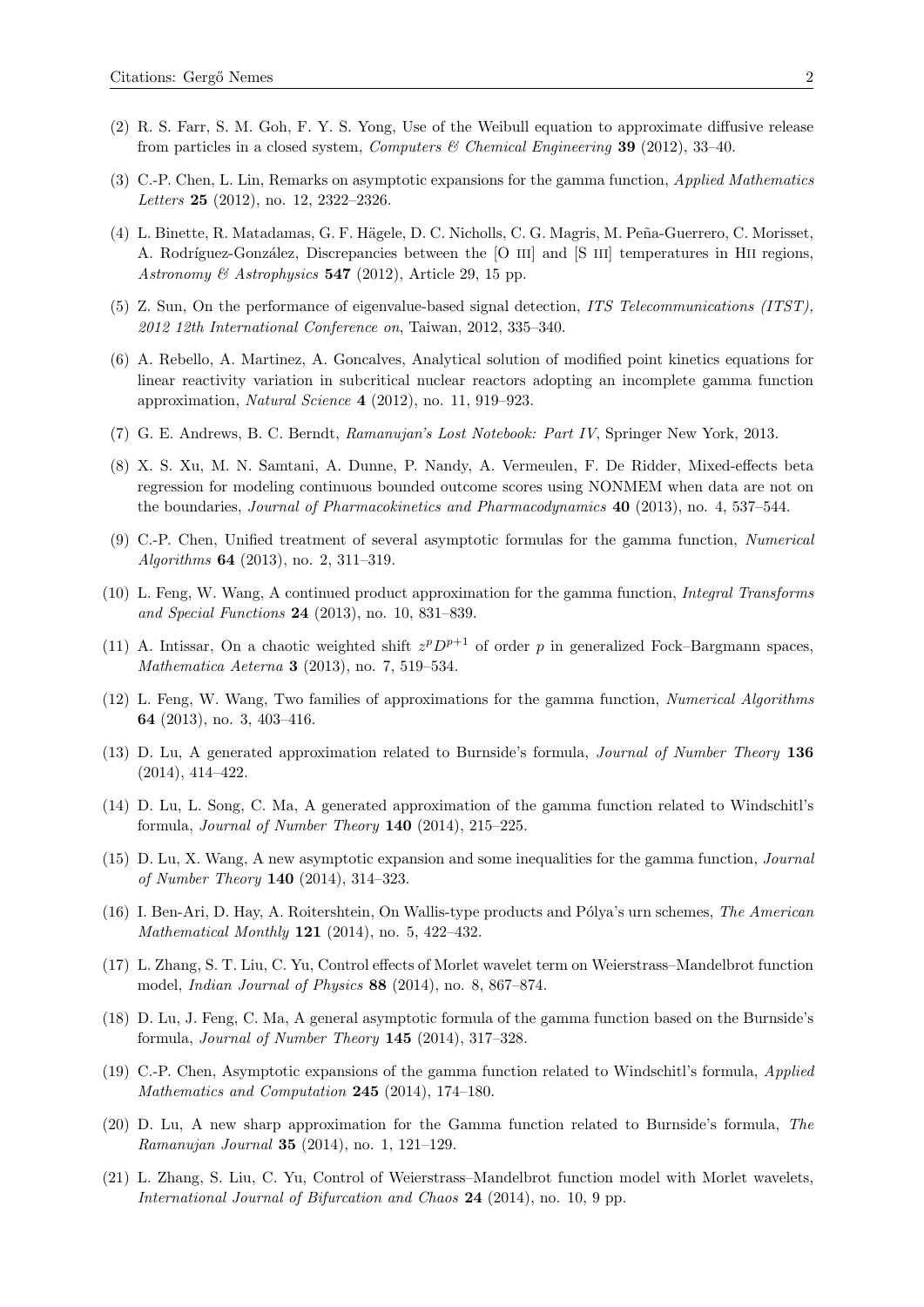- (22) C.-P. Chen, R. B. Paris, Inequalities, asymptotic expansions and completely monotonic functions related to the gamma function, Applied Mathematics and Computation 250 (2015), 514–529.
- (23) C.-P. Chen, J.-Y. Liu, Inequalities and asymptotic expansions for the gamma function, Journal of Number Theory 149 (2015), 313–326.
- (24) D. Lu, L. Song, C. Ma, Some new asymptotic approximations of the gamma function based on Nemes' formula, Ramanujan's formula and Burnside's formula, Applied Mathematics and Computation 253  $(2015), 1-7.$
- (25) B. Sahoo, P. G. Saritha, Estimating floods from an ungauged river basin using GIUH-based Nash model, ISFRAM 2014 (Proceedings of the International Symposium on Flood Research and Management) (S. H. A. Bakar, W. Tahir, M. Ab. Wahid, S. R. M. Nasir, R. Hassan, eds.), Springer Singapore, 2015, 123–133.
- (26) C.-P. Chen, Inequalities and asymptotic expansions associated with the Ramanujan and Nemes formulas for the gamma function, Applied Mathematics and Computation 261 (2015), 337–350.
- (27) S. U. Butt, J.-F. Antoine, P. Martin, Simplified stiffness model for spherical rough contacts, Tribology – Materials, Surfaces & Interfaces  $9$  (2015), no. 2, 63–70.
- (28) D. Lu, C. Ma, Some new quicker continued fraction approximations for the gamma function related to the Nemes' formula, Numerical Algorithms 70 (2015), no. 4, 825–833.
- (29) D. Anick, Counting graceful labelings of trees: A theoretical and empirical study, Discrete Applied Mathematics 198 (2016), 65–81.
- (30) C.-P. Chen, W.-W. Tong, Sharp inequalities and asymptotic expansions for the gamma function, Journal of Number Theory 160 (2016), 418–431.
- (31) C. A. Anderson, P. D. Teal, M. A. Poletti, Spatial correlation of radial Gaussian and uniform spherical volume near-field source distributions, IEEE/ACM Transactions on Audio, Speech, and Language Processing 24 (2016), no. 1, 143-150.
- (32) C.-P. Chen, On the asymptotic expansions of the gamma function related to the Nemes, Gosper and Burnside formulas, Applied Mathematics and Computation 276 (2016), 417–431.
- (33) C.-P. Chen, L. Lin, Inequalities and asymptotic expansions for the gamma function related to Mortici's formula, Journal of Number Theory 162 (2016), 578–588.
- (34) W. Wang, Unified approaches to the approximations of the gamma function, Journal of Number Theory 163 (2016), 570–595.
- (35) W. Wang, H. Liu, Asymptotic expansions related to hyperfactorial function and Glaisher–Kinkelin constant, Applied Mathematics and Computation 283 (2016), 153–162.
- (36) A.-G. Dosne, M. Bergstrand, M. O. Karlsson, A strategy for residual error modeling incorporating scedasticity of variance and distribution shape, Journal of Pharmacokinetics and Pharmacodynamics 43 (2016), no. 2, 137–151.
- (37) C.-P. Chen, A more accurate approximation for the gamma function, Journal of Number Theory 164 (2016), 417–428.
- (38) C.-P. Chen, Monotonicity properties, inequalities and asymptotic expansions associated with the gamma function, Applied Mathematics and Computation 283 (2016), 385–396.
- (39) A. Xu, Y. Hu, P. Tang, Asymptotic expansions for the gamma function, Journal of Number Theory 169 (2016), 134–143.
- (40) D. Lu, L. Song, C. Ma, A quicker continued fraction approximation of the gamma function related to the Windschitl's formula, Numerical Algorithms 72 (2016), no. 4, 865–874.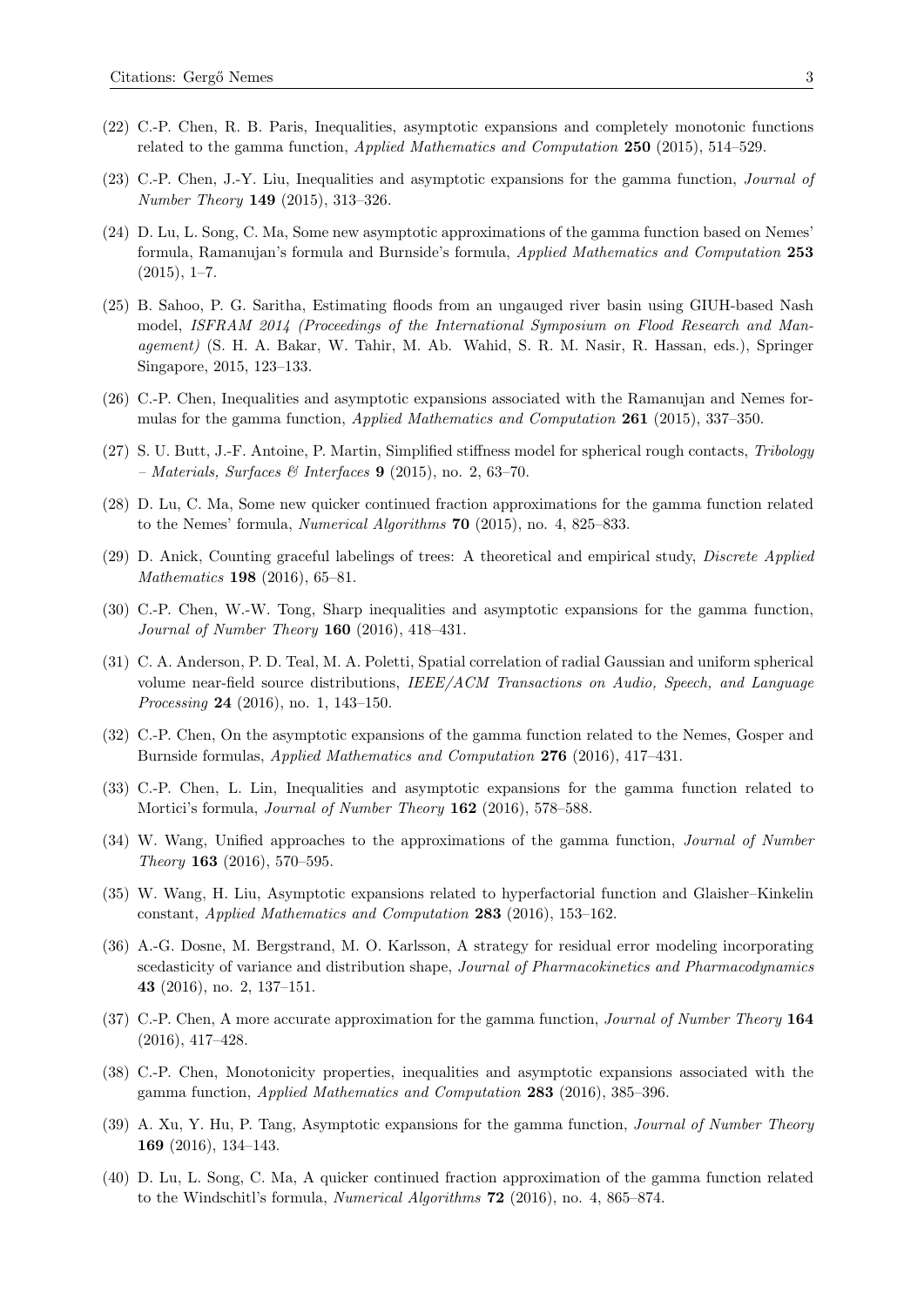- (41) S. Sasaki, Y. Miyaji, H. Uehara, Formulation of energy consumption in WSNs with progress-based nearest forwarding policy, Proceedings of Fourth International Symposium on Computing and Networking (CANDAR), IEEE, Hiroshima, Japan, 2016, 161–167.
- (42) D. Lu, X. Liu, T. Qu, Continued fraction approximations and inequalities for the gamma function by Burnside, The Ramanujan Journal 42 (2017), no. 2, 491–500.
- (43) X. Li, C.-P. Chen, Padé approximant related to asymptotics for the gamma function, *Journal of* Inequalities and Applications 2017 (2017), Article 53, 13 pp.
- (44) A. Dezso, G. Kaptay, On the configurational entropy of nanoscale solutions for more accurate surface and bulk nano-thermodynamic calculations, Entropy 19 (2017), no. 6, Article 248, 11 pp.
- (45) W. Wang, Some asymptotic expansions on hyperfactorial functions and generalized Glaisher–Kinkelin constants, The Ramanujan Journal 43 (2017), no. 3, 513–533.
- (46) A. Xu, Z. Cen, Asymptotic expansions for the psi function and the Euler–Mascheroni constant, Journal of Number Theory 180 (2017), 360–372.
- (47) D. Lu, T. Qu, X. Wang, A kind of new continued fraction approximation of gamma function based on Mortici's formula, Results in Mathematics 72 (2017), no. 3, 1417–1436.
- (48) H. Wang, Q. Zhang, A new approximation of the gamma function by expanding the Windschitl's formula, Results in Mathematics 72 (2017), no. 4, 2227–2239.
- (49) S. Sasaki, Y. Miyaji, H. Uehara, Energy budget formulation in progress-based nearest forwarding routing policy for energy-efficient wireless sensor networks, IEICE Transactions on Information and Systems E100-D (2017), no. 12, 2808–2817.
- (50) Z.-H. Yang, J.-F. Tian, Monotonicity and inequalities for the gamma function, Journal of Inequalities and Applications  $2017$  (2017), Article 53, 15 pp.
- (51) X.-Q. Li, Z.-M. Liu, Z.-H. Yang, S.-Z. Zheng, Sharp Smith's bounds for the gamma function, Journal of Inequalities and Applications 2018 (2018), Article 27, 7 pp.
- (52) D. Lu, L. Song, X. Wang, J. Wang, New asymptotic formulas and inequalities for the gamma function based on continued fractions, Results in Mathematics 73 (2018), no. 1, Article 37, 16 pp.
- (53) Z.-H. Yang, J.-F. Tian, An accurate approximation formula for gamma function, Journal of Inequalities and Applications 2018 (2018), Article 56, 9 pp.
- (54) Z.-H. Yang, J.-F. Tian, Two asymptotic expansions for gamma function developed by Windschitl's formula, Open Mathematics 16 (2018), no. 1, 1048–1060.
- (55) Z.-H. Yang, J.-F. Tian, A family of Windschitl type approximations for gamma function, Journal of Mathematical Inequalities 12 (2018), no. 3, 889–899.
- (56) Z.-H. Yang, J.-F. Tian, Windschitl type approximation formulas for the gamma function, Journal of Inequalities and Applications 2018 (2018), Article 272, 17 pp.
- (57) H. Wang, Q. Zhang, D. Lu, A quicker approximation of the gamma function towards the Windschitl's formula by continued fraction, The Ramanujan Journal 48 (2019), no. 1, 75–90.
- (58) H. Akay, M. B. Koçyiğit, Comparison of direct runoff hydrographs of two ungauged sub-basins using instantaneous unit hydrograph approach, Journal of Natural Hazards and Environment 5 (2019), no. 2., 1–8.
- (59) Z.-H. Yang, J.-F. Tian, On Burnside type approximation for the gamma function, Revista de la Real Academia de Ciencias Exactas, Físicas y Naturales. Serie A. Matemáticas 113 (2019), no. 3, 2665–2677.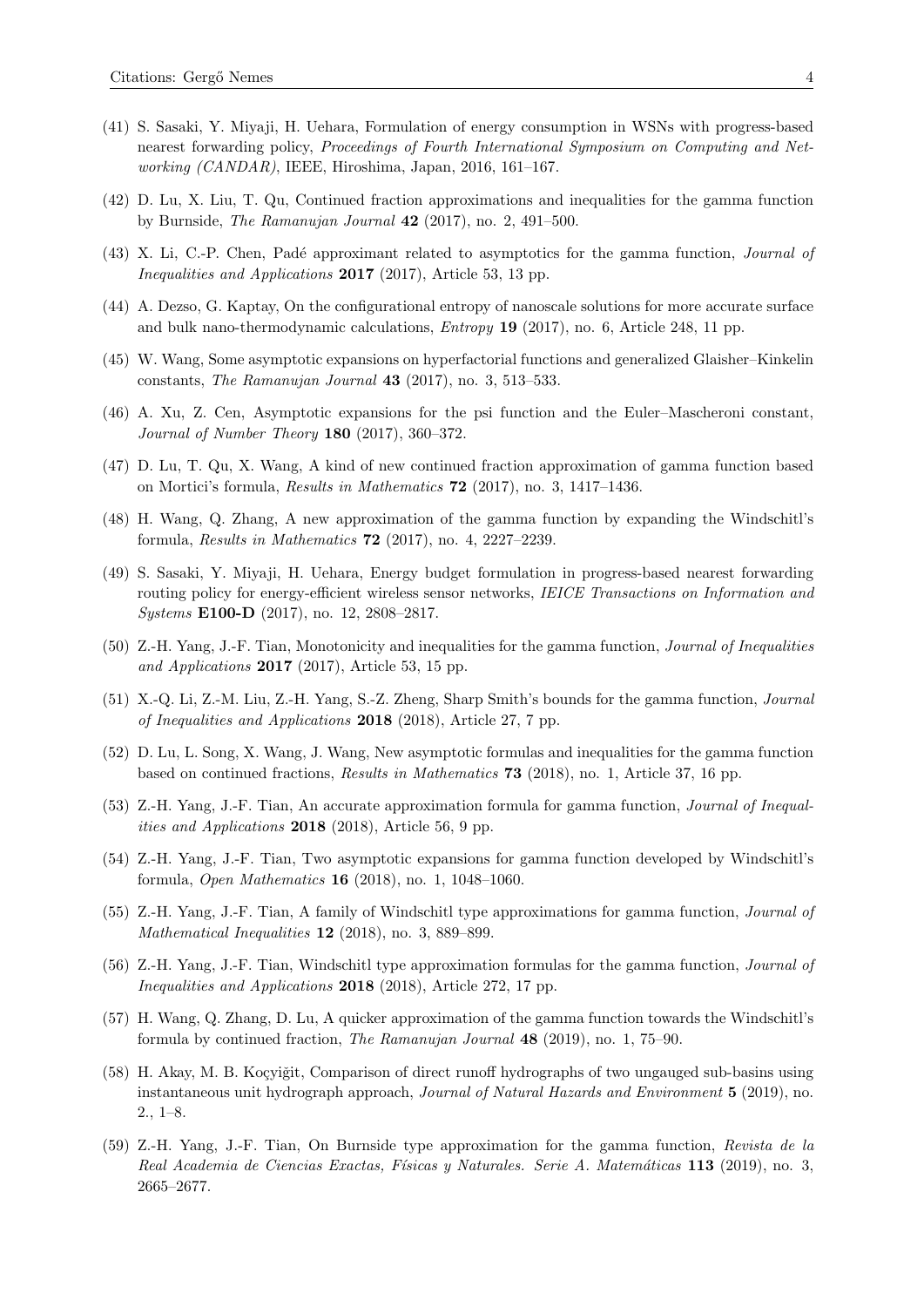- (60) Z.-H. Yang, J.-F. Tian, Monotonicity, convexity, and complete monotonicity of two functions related to the gamma function, Revista de la Real Academia de Ciencias Exactas, Físicas y Naturales. Serie A. Matemáticas 113 (2019), no. 4, 3603-3617.
- (61) T. Kataguchi, M. Deng, Y. Noge, Online human multi-joint arm's viscoelasticity estimation during movement, ICAMechS 2019 (Proceedings of the International Conference on Advanced Mechatronic Systems), Kusatsu, Shiga, Japan, 2019, 250–254.
- $(62)$  T. Burić, Improvements of asymptotic approximation formulas for the factorial function, *Applicable* Analysis and Discrete Mathematics 13 (2019), no. 3, 895–904.
- (63) H. Akay, M. B. Koçyiğit, Comparison of Clark and Nash based instantaneous unit hydrograph methods, The Proceedings of International Science and Engineering Applications Symposium on Hazards, Karabuk, Turkey, 2019, 142–149.
- (64) M. Ahamadi, D. J. Conrado, S. Macha, V. Sinha, J. Stone, J. Burton, T. Nicholas, J. Gallagher, D. Dexter, M. Bani et al., Development of a disease progression model for leucine-rich repeat kinase 2 in Parkinson's disease to inform clinical trial designs, *Clinical Pharmacology*  $\&$  Therapeutics 107 (2020), no. 3, 553–562.
- (65) S. T. Liu, Z. P. Zhang, C. A. Liu, Fractal Control and Its Applications, Springer Singapore, 2020.
- (66) H. Akay, M. B. Koçyiğit, Flash flood potential prioritization of sub-basins in an ungauged basin in Turkey using traditional multi-criteria decision-making methods, Soft Computing 24 (2020), no. 18, 14251–14263.
- (67) A. Hegazi, M. Mahmoud, H. Salah, On Ramanujan's asymptotic formula for n!, Journal of Computational Analysis  $\mathcal{B}$  Applications 29 (2021), no. 5, 987–994.
- (68) J.-F. Tian, Z. Yang, Asymptotic expansions of Gurland's ratio and sharp bounds for their remainders, Journal of Mathematical Analysis and Applications **493** (2021), no. 2, Article 124545, 19 pp.
- (69) H. Akay, Mitigation of scour failure risk of a river bridge located in an ungauged basin, The Baltic Journal of Road and Bridge Engineering 16 (2021), no. 1, 37–56.
- (70) H. Akay, M. B. Koçyiğit, An approach for determination of the drainage network effect on GIUH using hesitant probabilistic fuzzy linguistic sets, Water Resources Management 35 (2021), no. 11, 3873–3902.
- (71) S. Pigeon, Simple but high-accuracy approximations for n!, International Journal of Applied Physics and Mathematics 11 (2021), no. 4, 61–70.
- (72) A. Issaka, New approximations for the higher order coefficients in an asymptotic expansion for the Barnes G-function, Results in Mathematics 77 (2022), no. 1, Article 45, 18 pp.

3. G. Nemes, Asymptotic expansion for  $\log n!$  in terms of the reciprocal of a triangular number, Acta Mathematica Hungarica 129 (2010), no. 3, 254–262. MR2737726

- (1) C.-P. Chen, Unified treatment of several asymptotic formulas for the gamma function, Numerical Algorithms 64 (2013), no. 2, 311–319.
- (2) C. S. Withers, S. Nadarajah, Asymptotic expansions for the reciprocal of the gamma function, International Journal of Mathematical Education in Science and Technology 45 (2014), no. 4, 614-618.
- (3) C.-P. Chen, J.-Y. Liu, Inequalities and asymptotic expansions for the gamma function, Journal of Number Theory 149 (2015), 313–326.
- (4) C.-P. Chen, J.-X. Cheng, Ramanujan's asymptotic expansion for the harmonic numbers, The Ramanujan Journal 38 (2015), no. 1, 123-128.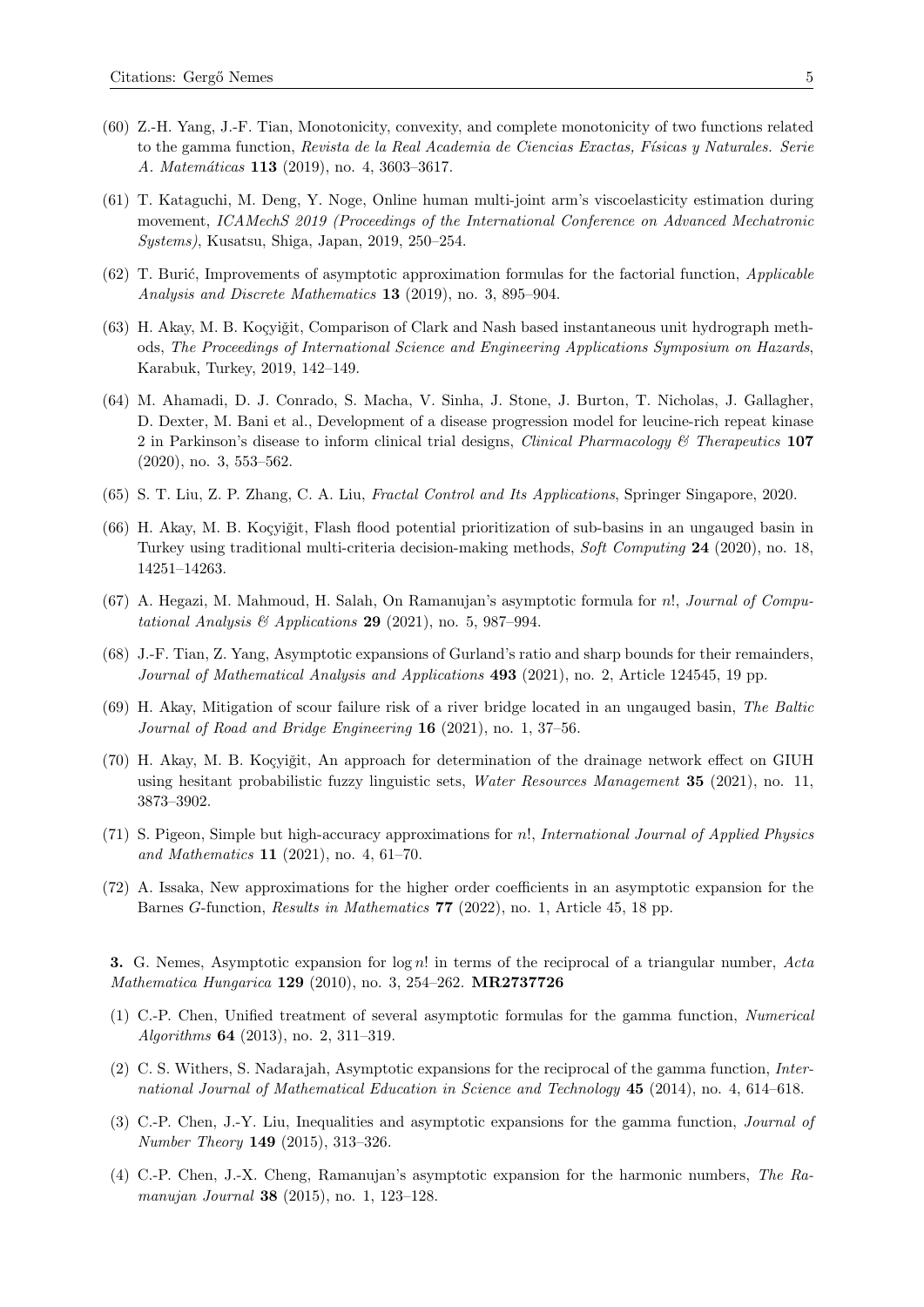- (5) C.-P. Chen, W.-W. Tong, Sharp inequalities and asymptotic expansions for the gamma function, Journal of Number Theory 160 (2016), 418–431.
- (6) C.-P. Chen, Stirling expansions into negative powers of a triangular number, The Ramanujan Journal 39 (2016), no. 1, 107–116.
- (7) A. Issaka, An asymptotic series related to Ramanujan's expansion for the nth Harmonic number, The Ramanujan Journal 39 (2016), no. 2, 303–313.
- (8) C.-P. Chen, On the asymptotic expansions of the gamma function related to the Nemes, Gosper and Burnside formulas, Applied Mathematics and Computation 276 (2016), 417–431.
- (9) C.-P. Chen, L. Lin, Inequalities and asymptotic expansions for the gamma function related to Mortici's formula, *Journal of Number Theory* **162** (2016), 578–588.
- (10) C.-P. Chen, Monotonicity properties, inequalities and asymptotic expansions associated with the gamma function, Applied Mathematics and Computation 283 (2016), 385–396.
- (11) C.-P. Chen, On the coefficients of asymptotic expansion for the harmonic number by Ramanujan, The Ramanujan Journal 40 (2016), no. 2, 279–290.
- (12) A. Xu, Y. Hu, P. Tang, Asymptotic expansions for the gamma function, Journal of Number Theory 169 (2016), 134–143.
- (13) X. Li, C.-P. Chen, Pad´e approximant related to asymptotics for the gamma function, Journal of Inequalities and Applications 2017 (2017), Article 53, 13 pp.
- (14) A. Xu, Z. Cen, Asymptotic expansions for the psi function and the Euler–Mascheroni constant, Journal of Number Theory 180 (2017), 360–372.
- (15) D. Lu, L. Song, Q. Xu, New continued fraction expansions and inequalities for n! into negative powers of a triangular number, Results in Mathematics  $72$  (2017), no. 1–2, 765–786.
- (16) C.-P. Chen, Ramanujan's formula for the harmonic number, Applied Mathematics and Computation 317 (2018), 121–128.
- (17) A. Xu, Note on the coefficients of Ramanujan's expansion for the logarithm of the factorial, Acta Mathematica Hungarica 156 (2018), no. 1, 255–262.
- (18) W. Wang, Harmonic number expansions of the Ramanujan type, Results in Mathematics 73 (2018), no. 4, Article 161, 14 pp.
- (19) C.-P. Chen, On the Ramanujan harmonic number expansion, Results in Mathematics 74 (2019), no. 1, Article 4, 7 pp.
- (20) C.-P. Chen, Asymptotic series related to Ramanujan's expansion for the harmonic number, Proceedings of the Indian Academy of Sciences: Mathematical Sciences 129 (2019), no. 5, Article 77, 13 pp.

4. G. Nemes, More accurate approximations for the Gamma function, Thai Journal of Mathematics 9 (2011), no. 1, 21–28. MR2833749

- (1) N. Batir, Improving Stirling's formula, Mathematical Communications 16 (2011), no. 1, 105–114.
- (2) C.-P. Chen, Unified treatment of several asymptotic formulas for the gamma function, Numerical Algorithms 64 (2013), no. 2, 311–319.
- (3) L. Feng, W. Wang, A continued product approximation for the gamma function, Integral Transforms and Special Functions 24 (2013), no. 10, 831–839.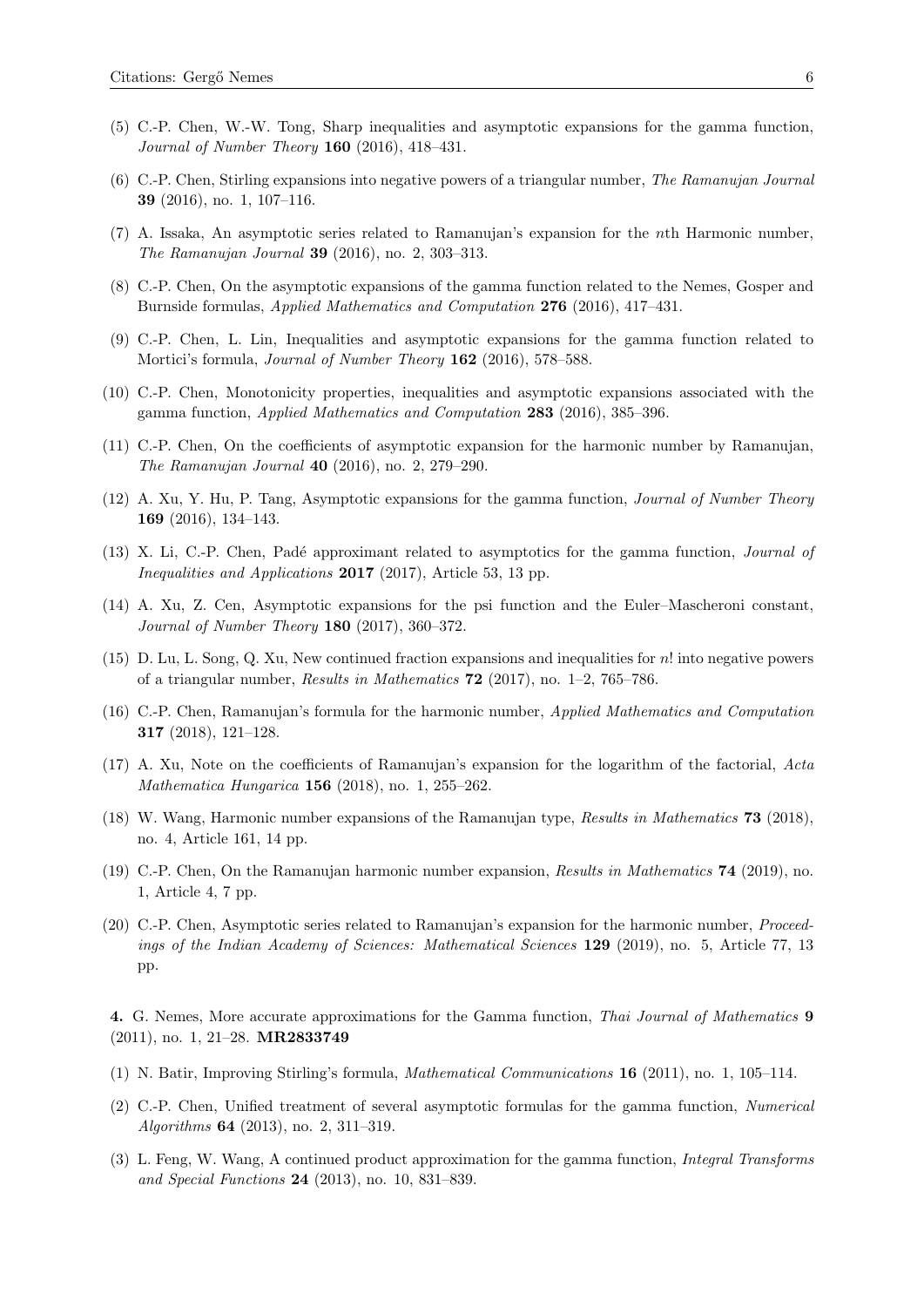- (4) L. Feng, W. Wang, Two families of approximations for the gamma function, Numerical Algorithms 64 (2013), no. 3, 403–416.
- (5) T. Burić, N. Elezović, R. Šimić, Asymptotic expansions of the multiple quotients of Gamma functions with applications, *Mathematical Inequalities*  $\mathscr{C}$  Applications **16** (2013), no. 4, 1159–1170.
- (6) M. A. Asiru, Asymptotic formulas for g-gonal sequence factorials, International Journal of Mathematical Education in Science and Technology 45 (2014), no. 6, 911–923.
- (7) C. Mortici, Methods and algorithms for approximating the gamma function and related functions. A survey. Part I: asymptotic series, Annals of the Academy of Romanian Scientists. Mathematics and its Applications. 6 (2014), no. 2, 173–188.
- (8) C.-P. Chen, J.-Y. Liu, Inequalities and asymptotic expansions for the gamma function, Journal of Number Theory 149 (2015), 313–326.
- (9) L. Lin, C.-P. Chen, Asymptotic formulas for the gamma function by Gosper, Journal of Mathematical Inequalities 9 (2015), no. 2, 541–551.
- (10) C.-P. Chen, W.-W. Tong, Sharp inequalities and asymptotic expansions for the gamma function, Journal of Number Theory 160 (2016), 418–431.
- (11) D. Lu, C. Ma, Some new quicker continued fraction approximations for the gamma function related to the Nemes' formula, Numerical Algorithms 70 (2015), no. 4, 825–833.
- (12) C.-P. Chen, On the asymptotic expansions of the gamma function related to the Nemes, Gosper and Burnside formulas, Applied Mathematics and Computation 276 (2016), 417–431.
- (13) C.-P. Chen, L. Lin, Inequalities and asymptotic expansions for the gamma function related to Mortici's formula, Journal of Number Theory 162 (2016), 578–588.
- (14) W. Wang, Unified approaches to the approximations of the gamma function, Journal of Number Theory 163 (2016), 570–595.
- (15) W. Wang, H. Liu, Asymptotic expansions related to hyperfactorial function and Glaisher–Kinkelin constant, Applied Mathematics and Computation 283 (2016), 153–162.
- (16) C.-P. Chen, A more accurate approximation for the gamma function, Journal of Number Theory 164 (2016), 417–428.
- (17) C.-P. Chen, Monotonicity properties, inequalities and asymptotic expansions associated with the gamma function, Applied Mathematics and Computation 283 (2016), 385–396.
- (18) A. Xu, Y. Hu, P. Tang, Asymptotic expansions for the gamma function, Journal of Number Theory 169 (2016), 134–143.
- (19) Z. Xu, W. Wang, More asymptotic expansions for the Barnes G-function, Journal of Number Theory 174 (2017), 505–517.
- (20) X. Li, C.-P. Chen, Padé approximant related to asymptotics for the gamma function, *Journal of* Inequalities and Applications 2017 (2017), Article 53, 13 pp.
- (21) A. Xu, Z. Cen, Asymptotic expansions for the psi function and the Euler–Mascheroni constant, Journal of Number Theory 180 (2017), 360–372.
- (22) Z.-H. Yang, J.-F. Tian, Two asymptotic expansions for gamma function developed by Windschitl's formula, Open Mathematics 16 (2018), no. 1, 1048–1060.
- (23) Z.-H. Yang, J.-F. Tian, Windschitl type approximation formulas for the gamma function, Journal of Inequalities and Applications 2018 (2018), Article 272, 17 pp.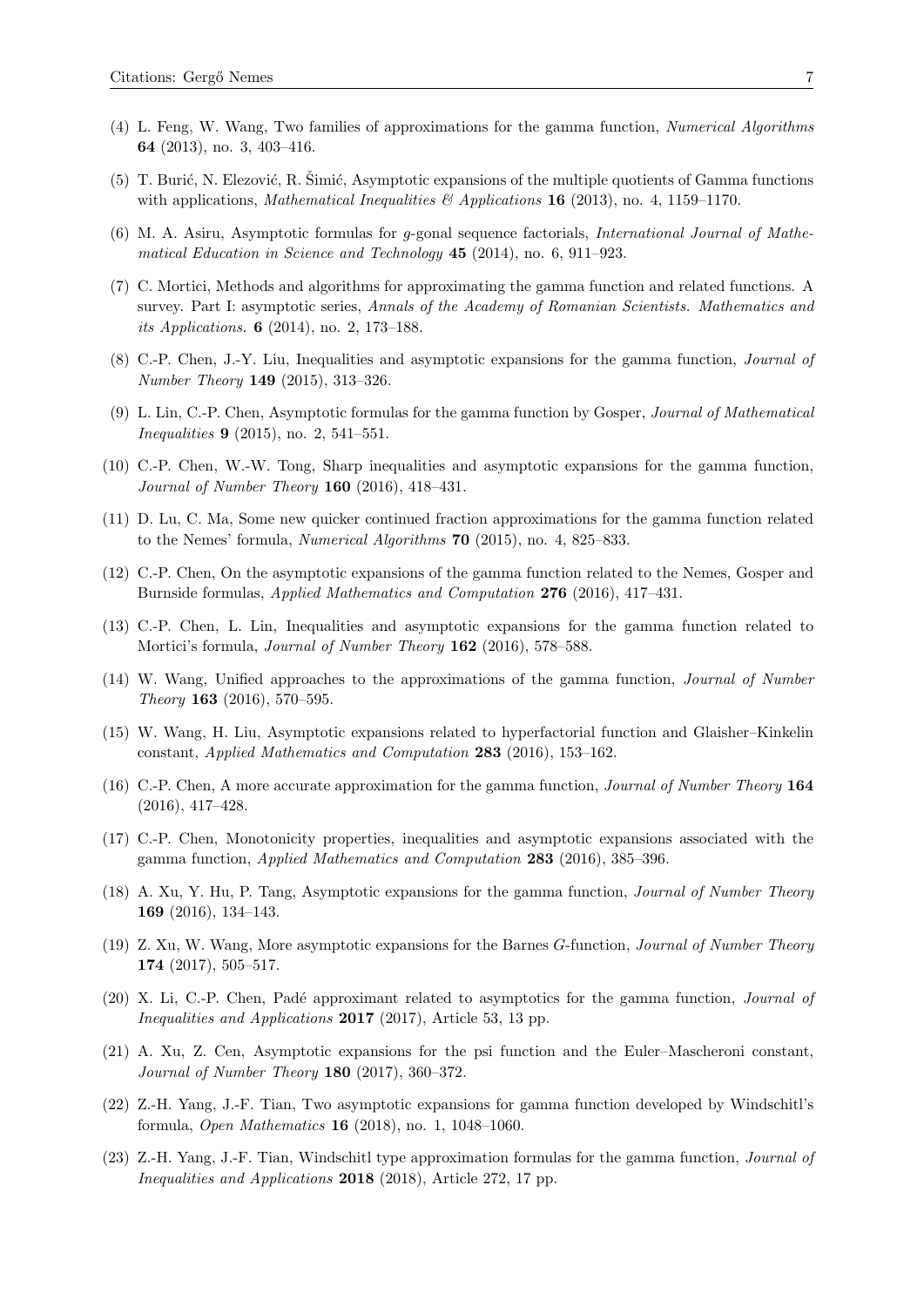- (24) W. Wang, Harmonic number expansions of the Ramanujan type, Results in Mathematics 73 (2018), no. 4, Article 161, 14 pp.
- (25) M. Cheraghchi, Capacity upper bounds for deletion-type channels, Journal of the ACM 66 (2019), no. 2, Article 9, 79 pp.
- (26) Z.-H. Yang, J.-F. Tian, Monotonicity, convexity, and complete monotonicity of two functions related to the gamma function, Revista de la Real Academia de Ciencias Exactas, Físicas y Naturales. Serie A. Matemáticas 113 (2019), no. 4, 3603-3617.
- $(27)$  T. Burić, Improvements of asymptotic approximation formulas for the factorial function, *Applicable* Analysis and Discrete Mathematics 13 (2019), no. 3, 895–904.

5. G. Nemes, On the coefficients of an asymptotic expansion related to Somos' Quadratic Recurrence Constant, Applicable Analysis and Discrete Mathematics 5 (2011), no. 1, 60–66. MR2809034

- (1) C.-P. Chen, New asymptotic expansions related to Somos' quadratic recurrence constant, Comptes *Rendus Mathematique* **351** (2013), no. 1-2, 9-12.
- (2) H. Topçu, N. Batir, Bounds for the generalized Euler-constant function, *International Journal of* Mathematical Education in Science and Technology 46 (2015), no. 2, 292–297.
- (3) C.-P. Chen, X.-F. Han, On Somos' quadratic recurrence constant, Journal of Number Theory 166 (2016), 31–40.
- (4) C.-P. Chen, Sharp inequalities and asymptotic series related to Somos' quadratic recurrence constant, Journal of Number Theory 172 (2017), 145–159.
- (5) T. Diagana, H. Maïga, Some new identities and congruences for Fubini numbers, *Journal of Number* Theory 173 (2017), 547–569.
- (6) X.-S. Ma, C.-P. Chen, Inequalities and asymptotic expansions related to the generalized Somos quadratic recurrence constant, *Journal of Inequalities and Applications* 2018 (2018), Article 147, 15 pp.
- (7) S. Meftah, A new approach to approximate solutions for nonlinear differential equation, International Journal of Mathematics and Mathematical Sciences 2018 (2018), Article 5129502, 8 pp.
- (8) B. Zhang, C.-P. Chen, Approximation formulas related to Somos' quadratic recurrence constant, Journal of Inequalities and Applications 2018 (2018), Article 266, 10 pp.
- (9) C.-P. Chen, Asymptotic expansions for certain mathematical constants and special functions, Applicable Analysis and Discrete Mathematics 12 (2018), no. 2, 493–507.
- (10) A. Xu, Approximations of the generalized-Euler-constant function and the generalized Somos' quadratic recurrence constant, *Journal of Inequalities and Applications* 2019 (2019), Article 198, 18 pp.
- (11) A. Xu, Asymptotic expansion related to the generalized Somos recurrence constant, International Journal of Number Theory 15 (2019), no. 10, 2043–2055.
- (12) H.-Q. Tang, A. Xu, On a general inequality related to the generalized-Euler-constant function, Journal of Mathematical Inequalities 14 (2020), no. 2, 601–609.
- (13) M. Merca, Geometric polynomials and integer partitions, Contributions to Discrete Mathematics 16 (2021), no. 1, 117–127.

6. G. Nemes, An asymptotic expansion for the Bernoulli Numbers of the Second Kind, Journal of Integer Sequences 14 (2011), no. 4, Article 11.4.8, 6 pp. MR2792164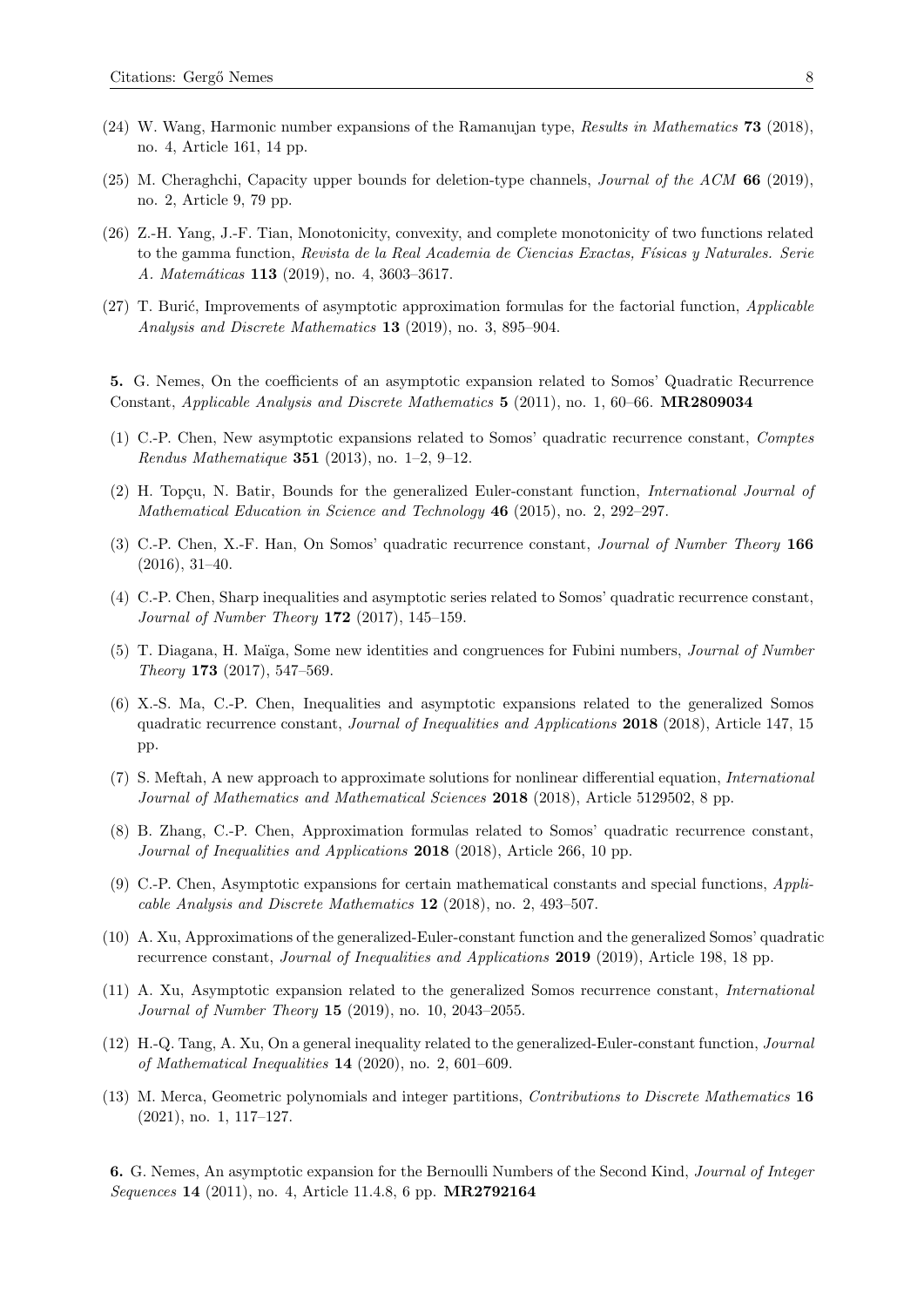- (1) F. Qi, Integral representations and properties of Stirling numbers of the first kind, Journal of Number Theory 133 (2013), no. 7, 2307–2319.
- (2) P. T. Young, Rational series for multiple zeta and log gamma functions, Journal of Number Theory 133 (2013), no. 12, 3995–4009.
- (3) F. Qi, Explicit formulas for computing Bernoulli numbers of the second kind and Stirling numbers of the first kind, Filomat 28 (2014), no. 2, 319–327.
- (4) M. Mihoubi, M. Tiachachat, Some applications of the r-Whitney numbers, Comptes Rendus Mathematique **352** (2014), no. 12, 965–969.
- (5) J. Basquin, Loi de r´epartition moyenne des diviseurs des entiers friables, Journal de Theorie des Nombres de Bordeaux 26 (2014), no. 2, 281–305.
- (6) D. S. Kim, T. Kim, T. Mansour, D. V. Dolgy, On Poly-Bernoulli polynomials of the second kind with umbral calculus viewpoint, *Advances in Difference Equations* 2015 (2015), Article 27, 13 pp.
- (7) I. V. Blagouchine, Expansions of generalized Euler's constants into the series of polynomials in  $\pi^{-2}$ and into the formal enveloping series with rational coefficients only, *Journal of Number Theory* 158 (2016), 365–396.
- (8) I. V. Blagouchine, Two series expansions for the logarithm of the gamma function involving Stirling numbers and containing only rational coefficients for certain arguments related to  $\pi^{-1}$ , Journal of Mathematical Analysis and Applications 442 (2016), no. 2, 404–434.
- (9) F. Qi, A new formula for the Bernoulli numbers of the second kind in terms of the Stirling numbers of the first kind, Publications de l'Institut Math´ematique 100 (2016), no. 114, 243–249.
- (10) I. V. Blagouchine, A note on some recent results for the Bernoulli numbers of the second kind, Journal of Integer Sequences 20 (2017), no. 3, Article 17.3.8, 7 pp.
- (11) F. Qi, J.-L. Zhao, Some properties of the Bernoulli numbers of the second kind and their generating function, Bulletin of the Korean Mathematical Society 55 (2018), no. 6, 1909–1920.
- (12) F. Qi, Ai-Qi Liu, D. Lim, Explicit expressions related to degenerate Cauchy numbers and their generating function, ICMMAAC 2018: Mathematical Modelling, Applied Analysis and Computation (J. Singh, D. Kumar, H. Dutta, D. Baleanu, S. Purohit, eds.), Springer Proceedings in Mathematics & Statistics Vol. 272, Springer, Singapore, 2019, 41–52.
- $(13)$  F. Stampach, Asymptotic behavior and zeros of the Bernoulli polynomials of the second kind, *Journal* of Approximation Theory 262 (2021), Article 105517, 28 pp.

7. A. Nemes, G. Nemes, A note on the Landau constants, Applied Mathematics and Computation 217 (2011), no. 21, 8543–8546. MR2802265

- (1) Y. Li, S. Liu, S. Xu, Y.-Q. Zhao, Full asymptotic expansions of the Landau constants via a difference equation approach, Applied Mathematics and Computation 219 (2012), no. 3, 988–995.
- (2) I. Gavrea, M. Ivan, Optimal rate of convergence for sequences of a prescribed form, Journal of Mathematical Analysis and Applications **402** (2013), no. 1, 35–43.
- (3) C.-P. Chen, Sharp bounds for the Landau constants, The Ramanujan Journal 31 (2013), no. 3, 301–313.
- (4) C.-P. Chen, J. Choi, Asymptotic expansions for the constants of Landau and Lebesgue, Advances in Mathematics 254 (2014), 622–641.
- (5) C.-P. Chen, New bounds and asymptotic expansions for the constants of Landau and Lebesgue, Applied Mathematics and Computation 242 (2014), 790–799.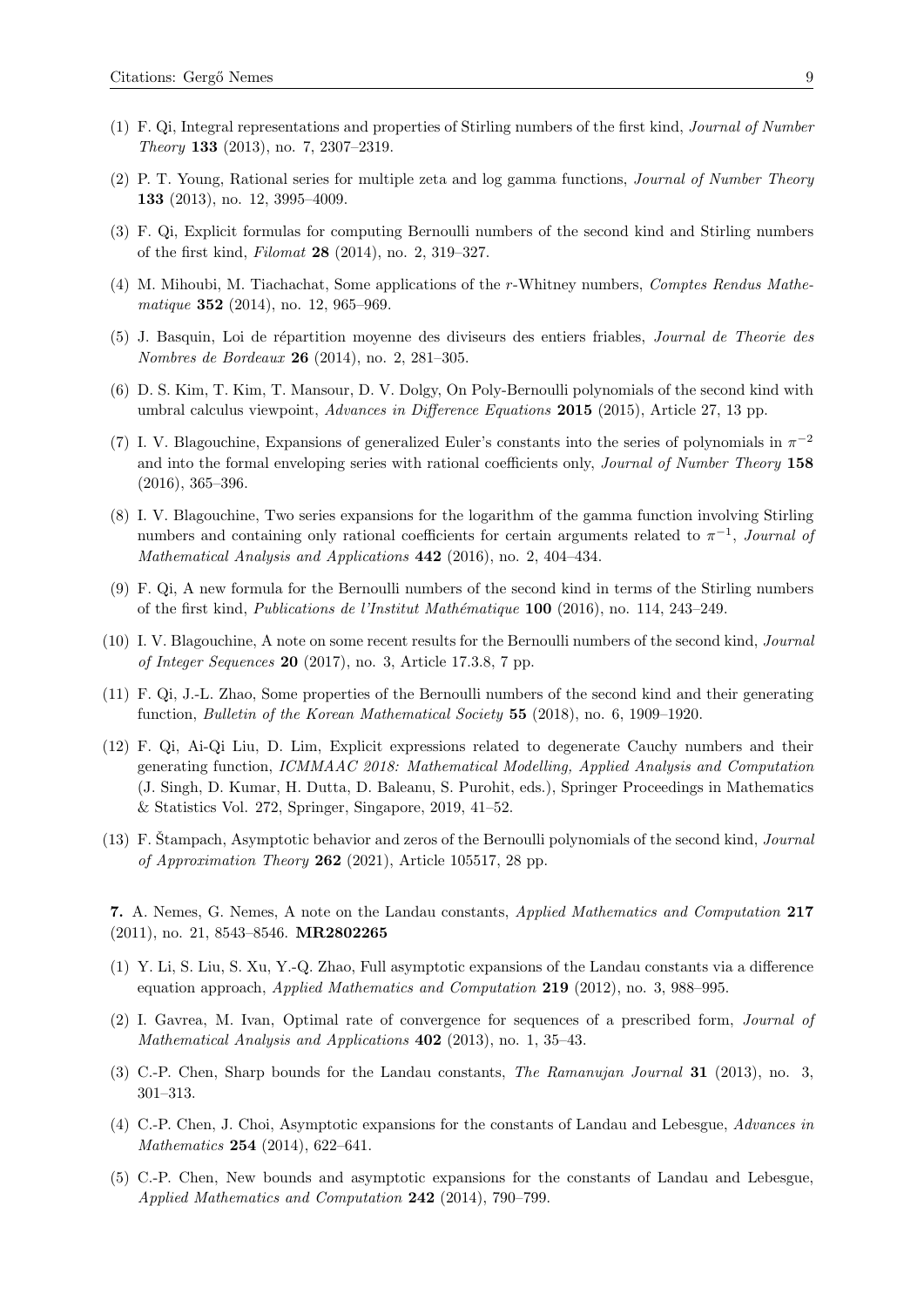- (6) Y. Li, S. Liu, S. Xu, Y.-Q. Zhao, Asymptotics of Landau constants with optimal error bounds, Constructive Approximation 40 (2014), no. 2, 281–305.
- (7) C.-P. Chen, J. Choi, Inequalities and asymptotic expansions for the constants of Landau and Lebesgue, Applied Mathematics and Computation 248 (2014), 610–624.
- (8) C.-P. Chen, J.-X. Cheng, Approximation formulas for the Landau constants, Acta Mathematica Scientia (Series A) **31** (2014), no. 5, 1245–1253.
- (9) X. Cao, H. Xu, X. You, Multiple-correction and faster approximation, Journal of Number Theory 149 (2015), 327–350.
- (10) X. Cao, Multiple-correction and continued fraction approximation, Journal of Mathematical Analysis and Applications 424 (2015), no. 2, 1425–1446.
- (11) M. E. H. Ismail, X. Li, M. Rahman, Landau constants and their q-analogues, Analysis and Applications 13 (2015), no. 2, 217–231.
- (12) C.-R. Zhao, W.-G. Long, Y.-Q. Zhao, Proof of a conjecture of Granath on optimal bounds of the Landau constants, Journal of Approximation Theory 204 (2016), 17–33.
- (13) C.-P. Chen, J. Choi, Unified treatment of several asymptotic expansions concerning some mathematical constants, Applied Mathematics and Computation 305 (2017), 348–363.
- (14) C.-P. Chen, Asymptotics and inequalities for the constants of Landau and Lebesgue, Scientia Sinica Mathematica 48 (2018), no. 7, 923–938.
- (15) J. M. Campbell, K.-W. Chen, Explicit identities for infinite families of series involving squared binomial coefficients, *Journal of Mathematical Analysis and Applications* 513 (2022), no. 2, Article 126219, 23 pp.
- (16) J. M. Campbell, W. Chu, Double series transforms derived from Fourier–Legendre theory, Communications of the Korean Mathematical Society 37 (2022), no. 2, 551–566.

8. G. Nemes, Proofs of two conjectures on the Landau constants, Journal of Mathematical Analysis and Applications 388 (2012), no. 2, 838–844. MR2869791

- (1) Y. Li, S. Liu, S. Xu, Y.-Q. Zhao, Full asymptotic expansions of the Landau constants via a difference equation approach, Applied Mathematics and Computation 219 (2012), no. 3, 988–995.
- (2) C.-P. Chen, J. Choi, Asymptotic expansions for the constants of Landau and Lebesgue, Advances in Mathematics 254 (2014), 622–641.
- (3) C.-P. Chen, New bounds and asymptotic expansions for the constants of Landau and Lebesgue, Applied Mathematics and Computation 242 (2014), 790–799.
- (4) Y. Li, S. Liu, S. Xu, Y.-Q. Zhao, Asymptotics of Landau constants with optimal error bounds, Constructive Approximation 40 (2014), no. 2, 281–305.
- (5) L. Zhang, K. Boubaker, Analytical approximation for Landau's constants by using the Boubaker Polynomials Expansion Scheme method, Journal of the Association of Arab Universities for Basic and Applied Sciences 16 (2014), 34–37.
- (6) C.-P. Chen, J. Choi, Inequalities and asymptotic expansions for the constants of Landau and Lebesgue, Applied Mathematics and Computation 248 (2014), 610–624.
- (7) C.-P. Chen, J.-X. Cheng, Approximation formulas for the Landau constants, Acta Mathematica Scientia (Series A) **31** (2014), no. 5, 1245–1253.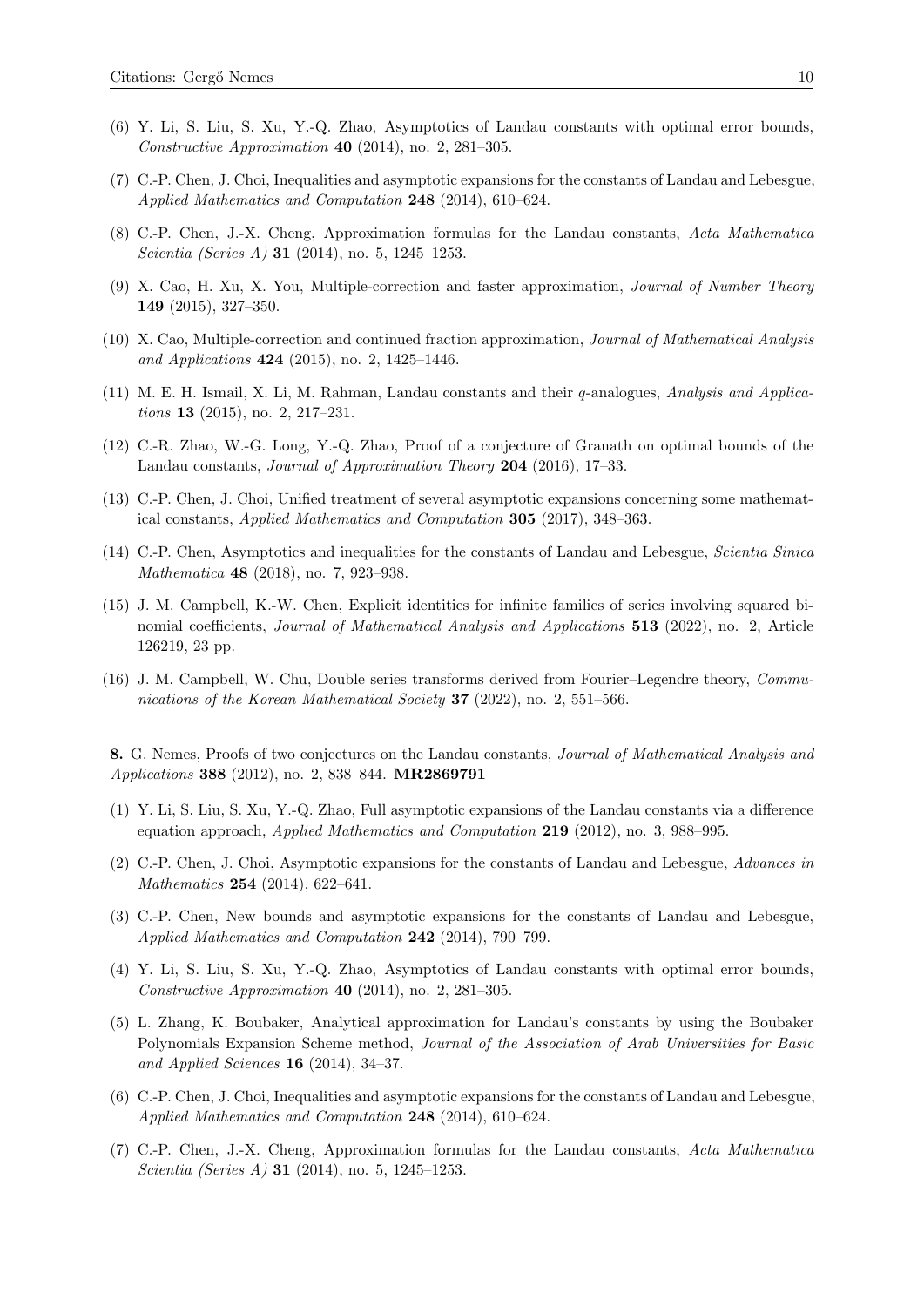- (8) C. Mortici, Methods and algorithms for approximating the gamma function and related functions. A survey. Part I: asymptotic series, Annals of the Academy of Romanian Scientists. Mathematics and its Applications. 6 (2014), no. 2, 173–188.
- (9) X. Cao, H. Xu, X. You, Multiple-correction and faster approximation, Journal of Number Theory 149 (2015), 327–350.
- (10) X. Cao, Multiple-correction and continued fraction approximation, Journal of Mathematical Analysis and Applications 424 (2015), no. 2, 1425–1446.
- (11) M. E. H. Ismail, X. Li, M. Rahman, Landau constants and their q-analogues, Analysis and Applications 13 (2015), no. 2, 217–231.
- (12) R. B. Paris, The expansion of a finite number of terms of the Gauss hypergeometric function of unit argument and the Landau constants, Mathematica Aeterna 5 (2015), no. 2, 231–244.
- (13) C.-R. Zhao, W.-G. Long, Y.-Q. Zhao, Proof of a conjecture of Granath on optimal bounds of the Landau constants, Journal of Approximation Theory 204 (2016), 17–33.
- (14) C.-P. Chen, J. Choi, Unified treatment of several asymptotic expansions concerning some mathematical constants, Applied Mathematics and Computation 305 (2017), 348–363.
- (15) C.-P. Chen, Asymptotics and inequalities for the constants of Landau and Lebesgue, Scientia Sinica Mathematica **48** (2018), no. 7, 923-938.

9. G. Nemes, Approximations for the higher order coefficients in an asymptotic expansion for the Gamma function, Journal of Mathematical Analysis and Applications 396 (2012), no. 1, 417–424. MR2956975

- (1) W. Wang, Unified approaches to the approximations of the gamma function, Journal of Number Theory 163 (2016), 570–595.
- (2) C. Mortici, S. Dumitrescu, Efficient approximations of the gamma function and further properties, Computational and Applied Mathematics 36 (2017), no. 1, 677–691.
- (3) A. Issaka, New approximations for the higher order coefficients in an asymptotic expansion for the Barnes G-function, Results in Mathematics 77 (2022), no. 1, Article 45, 18 pp.

10. G. Nemes, A remark on some accurate estimates of  $\pi$ , Journal of Mathematical Inequalities 6 (2012), no. 4, 517–521. MR3051909

11. G. Nemes, A solution to an open problem on Mathieu series posed by Hoorfar and Qi, Acta Mathematica Vietnamica 37 (2012), no. 3, 301–310. MR3027223

12. G. Nemes, Error bounds and exponential improvement for Hermite's asymptotic expansion for the Gamma function, *Applicable Analysis and Discrete Mathematics* 7 (2013), no. 1, 161–179. **MR3086174** 

- (1) D. Krefl, Non-perturbative quantum geometry III, Journal of High Energy Physics 2016 (2016), no. 8, Article 20, 28 pp.
- (2) P. Greengard, V. Rokhlin, An algorithm for the evaluation of the incomplete gamma function, Advances in Computational Mathematics 45 (2019), no. 1, 23–49.
- (3) M. Tierz, Wilson loops and free energies in  $3D \mathcal{N} = 4$  SYM: exact results, exponential asymptotics, and duality, Progress of Theoretical and Experimental Physics 2019 (2019), no. 5, Article 053B01, 19 pp.

13. G. Nemes, Generalization of Binet's Gamma function formulas, Integral Transforms and Special Functions 24 (2013), no. 8, 597–606. MR3171976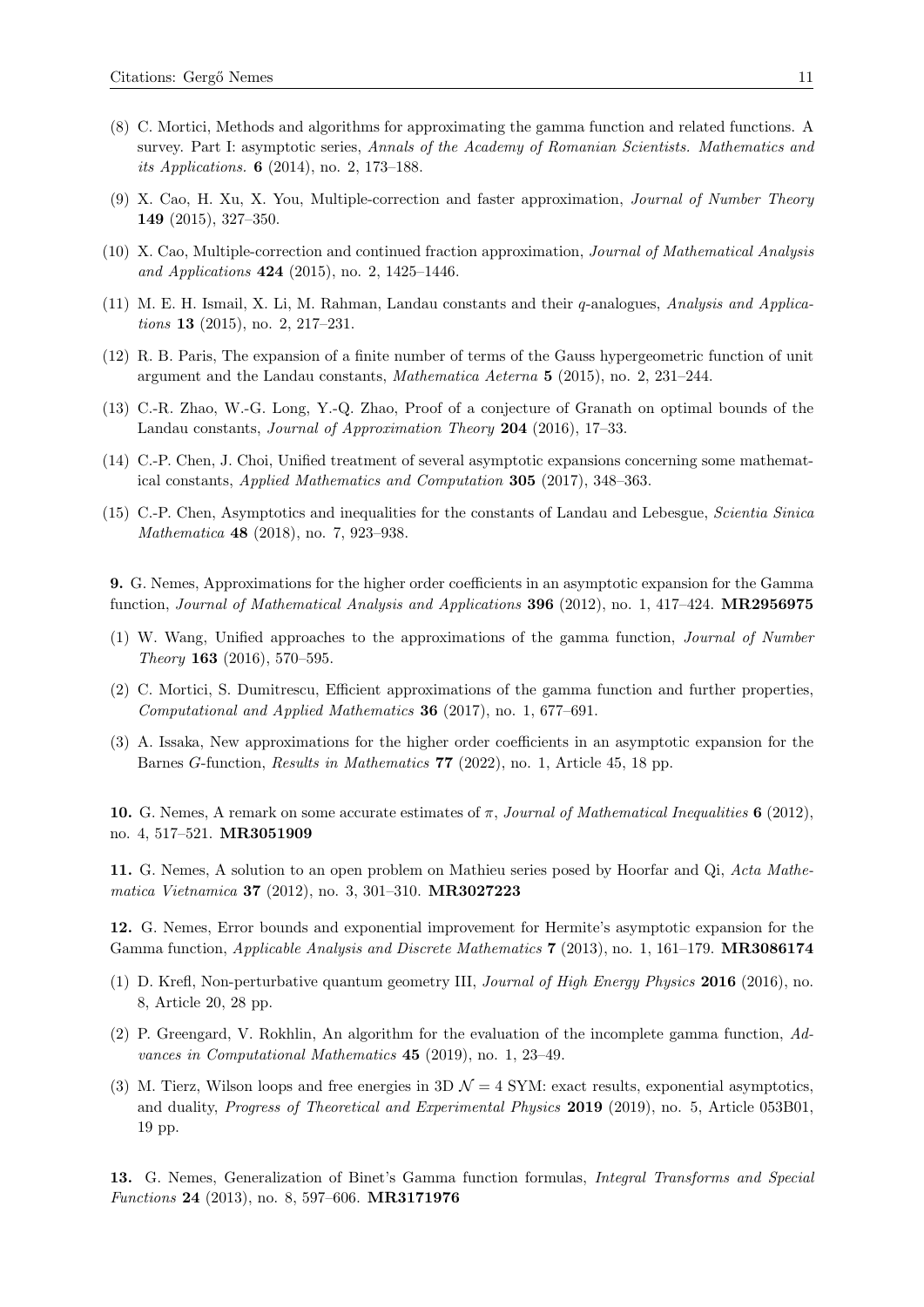- (1) I. V. Blagouchine, Two series expansions for the logarithm of the gamma function involving Stirling numbers and containing only rational coefficients for certain arguments related to  $\pi^{-1}$ , Journal of Mathematical Analysis and Applications 442 (2016), no. 2, 404–434.
- (2) D. B. Karp, E. G. Prilepkina, Some new facts concerning the delta neutral case of Fox's H function, Computational Methods and Function Theory 17 (2017), no. 2, 343–367.
- (3) D. B. Karp, E. G. Prilepkina, An inverse factorial series for a general gamma ratio and related properties of the Nørlund–Bernoulli polynomials, Rossi˘ıskaya Akademiya Nauk. Sankt-Peterburgskoe Otdelenie. Matematicheski˘ı Institut im. V. A. Steklova. Zapiski Nauchnykh Seminarov (POMI) 458 (2017), 135–158.
- (4) I. V. Blagouchine, Three notes on Ser's and Hasse's representations for the zeta-functions, INTEGERS 18A (2018), Article 3, 45 pp.
- (5) D. B. Karp, E. G. Prilepkina, An inverse factorial series for a general gamma ratio and related properties of the Nørlund–Bernoulli polynomials, Journal of Mathematical Sciences 234 (2018), no. 5, 680–696.
- (6) R. P. Brent, On the accuracy of asymptotic approximations to the log-gamma and Riemann–Siegel theta functions, Journal of the Australian Mathematical Society 107 (2019), no. 3, 319–337.
- (7) D. Karp, A. Kuznetsov, A new identity for a sum of products of the generalized hypergeometric functions, Proceedings of the American Mathematical Society 149 (2021), no. 7, 2861–2870.
- (8) D. A. Kessler, J. Schiff, The asymptotics of factorials, binomial coefficients and Catalan numbers, Journal of Integer Sequences 24 (2021), no. 8, Article 21.8.3, 15 pp.
- (9) S. Alexandrov, B. Pioline, Heavenly metrics, BPS indices and twistors, Letters in Mathematical Physics 111 (2021), no. 5, Article 116, 41 pp.
- (10) R. P. Brent, Asymptotic approximation of central binomial coefficients with rigorous error bounds, Open Journal of Mathematical Sciences 5 (2021), no. 1, 380–386.

14. G. Nemes, An explicit formula for the coefficients in Laplace's method, Constructive Approximation 38 (2013), no. 3, 471–487. MR3122279

- (1) N. M. Temme, Asymptotic Methods for Integrals, Series in Analysis Vol. 6, World Scientific, Singapore, 2015.
- (2) V. I. Tokar, H. Dreyss´e, Universality and scaling in two-step epitaxial growth in one dimension, *Physical Review E* 92 (2015), no. 6, Article 062407, 10 pp.
- (3) R. B. Paris, The asymptotics of a generalised Beta function, Mathematica Aeterna 5 (2015), no. 2, 245–255.
- (4) M. Jonckheere, B. J. Prabhu, Asymptotics of insensitive load balancing and blocking phases, Proceedings of the 2016 ACM SIGMETRICS International Conference on Measurement and Modeling of Computer Science (SIGMETRICS '16), ACM, New York, NY, USA, 2016, 311–322.
- (5) M. Ikehata, H. Itou, A. Sasamoto, The enclosure method for an inverse problem arising from a spot welding, *Mathematical Methods in the Applied Sciences* **39** (2016), no. 13, 3565–3575.
- (6) T. K. Pogány, Mixed AR(1) time series models with marginals having approximated beta distribution, ITISE 2016: Advances in Time Series Analysis and Forecasting (I. Rojas, H. Pomares, O. Valenzuela, eds.), Springer, Cham, 2017, 159–171.
- (7) M. Jonckheere, B. J. Prabhu, Asymptotics of insensitive load balancing and blocking phases, Queueing Systems 88 (2018), no. 3–4, 243–278.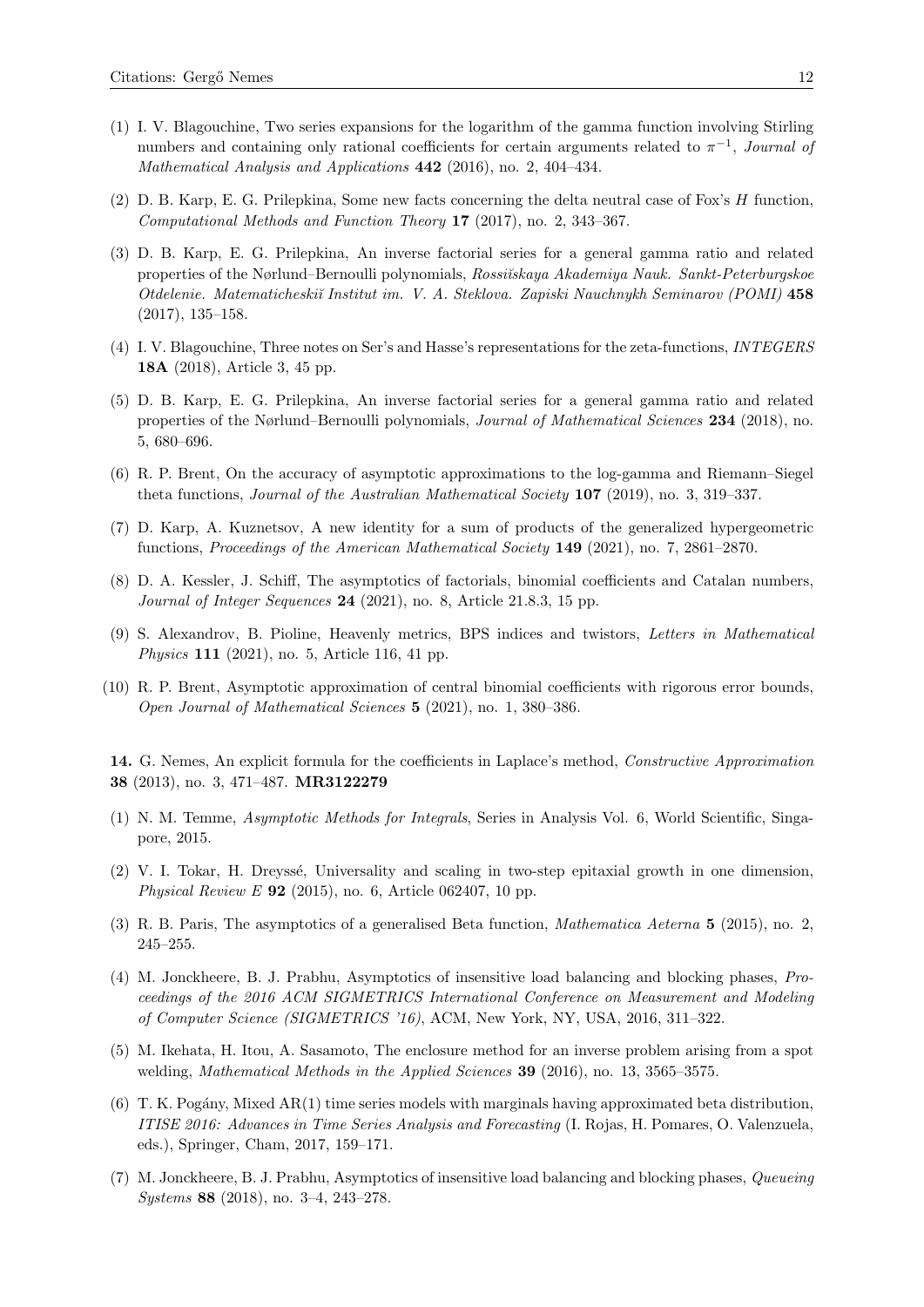- (8) P. Greengard, V. Rokhlin, An algorithm for the evaluation of the incomplete gamma function, Advances in Computational Mathematics 45 (2019), no. 1, 23–49.
- (9) C. O'Sullivan, Revisiting the saddle-point method of Perron, Pacific Journal of Mathematics 298 (2019), no. 1, 157–199.
- $(10)$  T. M. Lapinski, Multivariate Laplace's approximation with estimated error and application to limit theorems, Journal of Approximation Theory 248 (2019), Article 105305, 16 pp.
- (11) M. R. Formica, E. Ostrovsky, L. Sirota, Asymptotic and non-asymptotic estimates for multivariate Laplace integrals, Statistics, Optimization and Information Computing 7 (2019), no. 4, 759–778.
- (12) J. F. Harper, Asymptotics of a Gauss hypergeometric function with two large parameters: A new case, The Anziam Journal 62 (2020), no. 4, 446–452.
- (13) T. Helin, R. Kretschmann, Non-asymptotic error estimates for the Laplace approximation in Bayesian inverse problems, Numerische Mathematik 150 (2021), no. 2, 521–549.

15. G. Nemes, The resurgence properties of the large-order asymptotics of the Hankel and Bessel functions, Analysis and Applications 12 (2014), no. 4, 403–462. MR3218920

(1) N. M. Temme, Asymptotic Methods for Integrals, Series in Analysis Vol. 6, World Scientific, Singapore, 2015.

16. G. Nemes, The resurgence properties of the large order asymptotics of the Anger–Weber function I, *Journal of Classical Analysis*  $4$  (2014), no. 1, 1–39. **MR3321137** 

(1) T. M. Dunster, Uniform asymptotic expansions for Lommel, Anger–Weber, and Struve functions, Studies in Applied Mathematics 148 (2022), no. 1, 340–372.

17. G. Nemes, The resurgence properties of the large order asymptotics of the Anger–Weber function II, Journal of Classical Analysis 4 (2014), no. 2, 121–147. MR3324455

(1) T. M. Dunster, Uniform asymptotic expansions for Lommel, Anger–Weber, and Struve functions, Studies in Applied Mathematics 148 (2022), no. 1, 340–372.

18. G. Nemes, Error bounds and exponential improvement for the asymptotic expansion of the Barnes G-function, Proceedings of the Royal Society A: Mathematical, Physical and Engineering Sciences 470 (2014), no. 2172, 14 pp. MR3283510

- (1) J. C. Lagarias, H. Mehta, Products of binomial coefficients and unreduced Farey fractions, International Journal of Number Theory 12 (2016), no. 1, 57–91.
- (2) Z. Xu, W. Wang, More asymptotic expansions for the Barnes G-function, Journal of Number Theory 174 (2017), 505–517.
- (3) M. Tierz, Wilson loops and free energies in  $3D \mathcal{N} = 4$  SYM: exact results, exponential asymptotics, and duality, Progress of Theoretical and Experimental Physics 2019 (2019), no. 5, Article 053B01, 19 pp.
- (4) L. Santilli, M. Tierz, Phase transition in complex-time Loschmidt echo of short and long range spin chain, Journal of Statistical Mechanics: Theory and Experiment 2020 (2020), no. 6, Article 063102, 39 pp.
- (5) P. Freitas, J. Lipovsk´y, The determinant of one-dimensional polyharmonic operators of arbitrary order, Journal of Functional Analysis 279 (2020), no. 12, Article 108783, 30 pp.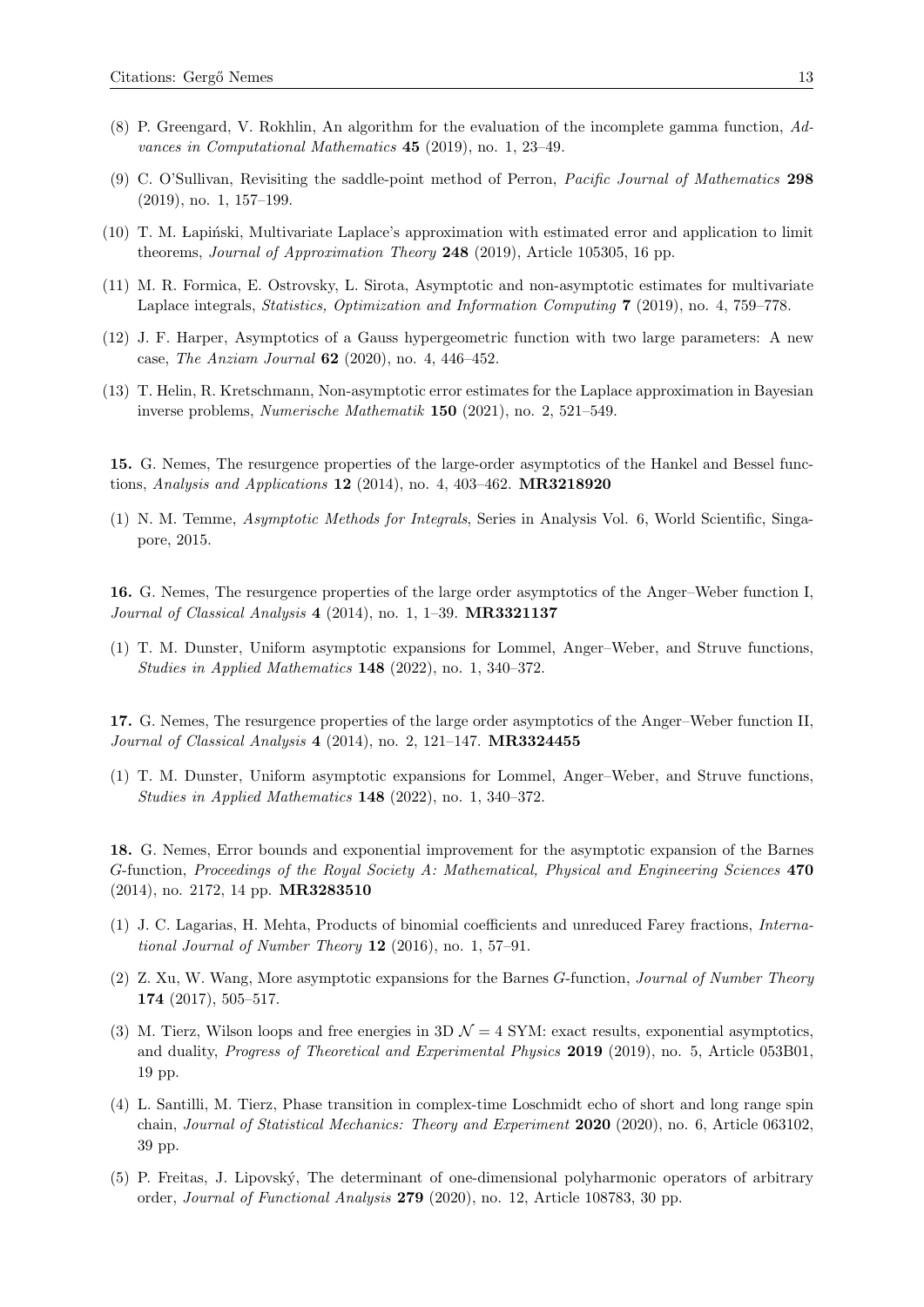- (6) G. V. Dunne, Z. Harris, Higher-loop Euler–Heisenberg transseries structure, Physical Review D 103 (2021), no. 6, Article 065015, 18 pp.
- (7) A. Issaka, New approximations for the higher order coefficients in an asymptotic expansion for the Barnes G-function, Results in Mathematics 77 (2022), no. 1, Article 45, 18 pp.
- (8) A. Kuznetsov, Computing the Barnes G-function and the gamma function in the entire complex plane, Journal of Computational and Applied Mathematics 411 (2022), Article 114270, 11 pp.

19. G. Nemes, On the large argument asymptotics of the Lommel function via Stieltjes transforms, Asymptotic Analysis 91 (2015), no. 3–4, 265–281. MR3313459

- (1) F. Dai, D. Gorbachev, S. Tikhonov, Estimates of the asymptotic Nikolskii constants for spherical polynomials, Journal of Complexity 65 (2021), Article 101553, 23 pp.
- (2) T. M. Dunster, Uniform asymptotic expansions for Lommel, Anger–Weber, and Struve functions, Studies in Applied Mathematics 148 (2022), no. 1, 340–372.

20. G. Nemes, Error bounds and exponential improvements for the asymptotic expansions of the gamma function and its reciprocal, Proceedings of the Royal Society of Edinburgh: Section A Mathematics 145 (2015), no. 3, 571–596. MR3371568

- (1) A. Naor, Probabilistic clustering of high dimensional norms, Proceedings of the Twenty-Eighth Annual ACM-SIAM Symposium on Discrete Algorithms, Barcelona, 2017, 690–709.
- (2) G. Christoph, M. M. Monakhov, V. V. Ulyanov, Second order Chebyshev–Edgeworth and Cornish– Fisher expansions for distributions of statistics constructed from samples with random sizes, Rossiĭskaya Akademiya Nauk. Sankt-Peterburgskoe Otdelenie. Matematicheski˘ı Institut im. V. A. Steklova. Zapiski Nauchnykh Seminarov (POMI) 466 (2017), 167–207.
- (3) P. J. Pagola, New asymptotic expansion and error bound for Stirling formula of reciprocal Gamma function, *Mathematical Inequalities*  $\mathcal{B}'$  *Applications* 21 (2018), no. 4, 957–965.
- (4) M. Núñez, Smoothing of shocks in wave conversion of magnetosonic waves, *Europhysics Letters* 125 (2019), no. 4, Article 44002, 6 pp.
- (5) G. Christoph, M. M. Monakhov, V. V. Ulyanov, Second-order Chebyshev–Edgeworth and Cornish– Fisher expansions for distributions of statistics constructed from samples with random sizes, Journal of Mathematical Sciences 244 (2020), no. 5, 811–839.
- (6) M. F. Causley, The gamma function via interpolation, Numerical Algorithms 90 (2022), no. 2, 687–707.

21. G. Nemes, The resurgence properties of the incomplete gamma function II, Studies in Applied Mathematics 135 (2015), no. 1, 86-116. MR3366821

(1) A. Ba˘gcı, P. E. Hoggan, Analytical evaluation of relativistic molecular integrals: III. Computation and results for molecular auxiliary functions, Rendiconti Lincei. Scienze Fisiche e Naturali 31 (2020), no. 4, 1089–1103.

22. G. Nemes, The resurgence properties of the Hankel and Bessel functions of nearly equal order and argument, Mathematische Annalen 363 (2015), no. 3, 1207–1263. MR3412357

23. G. Nemes, The resurgence properties of the incomplete gamma function I, Analysis and Applications 14 (2016), no. 5, 631–677. MR3530271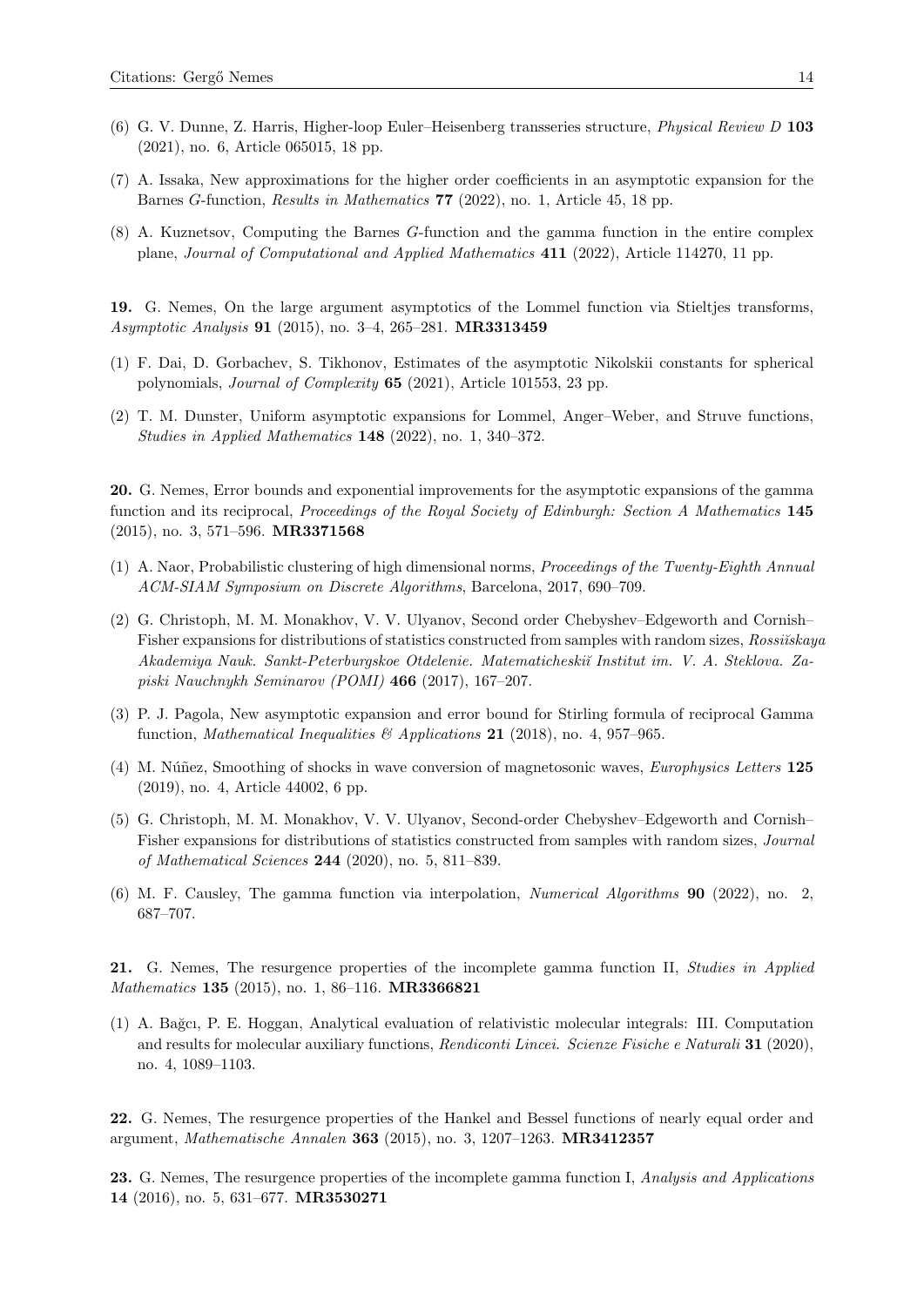(1) A. Ba˘gcı, P. E. Hoggan, Analytical evaluation of relativistic molecular integrals: III. Computation and results for molecular auxiliary functions, Rendiconti Lincei. Scienze Fisiche e Naturali 31 (2020), no. 4, 1089–1103.

24. G. Nemes, A. B. Olde Daalhuis, Uniform asymptotic expansion for the incomplete beta function, Symmetry, Integrability and Geometry: Methods and Applications 12 (2016), Article 101, 5 pp. MR3564460

- (1) C. Ferreira, J. L. L´opez, E. P´erez Sinus´ıa, Uniform representations of the incomplete beta function in terms of elementary functions, Electronic Transactions on Numerical Analysis 48 (2018), 450–461.
- (2) J. Li, T. Wang, Y. Hao, The series expansions and Gauss–Legendre rule for computing arbitrary derivatives of the Beta-type functions, Electronic Transactions on Numerical Analysis 52 (2020), 203–213.
- (3) B. Charbonneau, P. Charbonneau, Y. Hu, Z. Yang, High-dimensional percolation criticality and hints of mean-field-like caging of the random Lorentz gas, Physical Review E 104 (2021), no. 2, Article 024137, 17 pp.

25. G. Nemes, Error bounds for the large-argument asymptotic expansions of the Hankel and Bessel functions, Acta Applicandae Mathematicae 150 (2017), no. 1, 141–177. MR3668093

- (1) N. Khaochim, R. Masri, W.-L. Tsai, An effective bound for the partition function, Research in Number Theory 5 (2019), no. 1, Article 14, 25 pp.
- (2) A. Rycerz, D. Suszalski, Graphene disk in a solenoid magnetic potential: Aharonov–Bohm effect without a two-slit-like setup, *Physical Review B* 101 (2020), no. 24, Article 245429, 6 pp.
- (3) H. Ellers, M. Kenney, R. Masri, W.-L. Tsai, Effective bounds for traces of singular moduli, Journal of Number Theory 212 (2020),  $1-17$ .
- (4) M. Baumgart, R. Sundrum, Manifestly causal in-in perturbation theory about the interacting vacuum, Journal of High Energy Physics 2021 (2021), no. 3, Article 80, 14 pp.
- (5) S. Jung, Geodesic projection of the von Mises–Fisher distribution for projection pursuit of directional data, Electronic Journal of Statistics 15 (2021), no. 1, 984–1033.
- (6) K. Polev, V. Visyn, W. Adamkiewicz, Y. Sobolev, B. A. Grzybowski, Stimuli-responsive granular crystals assembled by dipolar and multipolar interactions, Soft Matter 17 (2021), no. 38, 8595–8604.
- (7) Y. Liu, O. Marin, Special function neural network (SFNN) models, 2021 IEEE International Conference on Cluster Computing (CLUSTER), IEEE, Portland, 2021, 680–685.

26. G. Nemes, Error bounds for the asymptotic expansion of the Hurwitz zeta function, Proceedings of the Royal Society A: Mathematical, Physical and Engineering Sciences 473 (2017), no. 2203, Article 20170363, 16 pp. MR3685478

- (1) A. B. Kostin, V. B. Sherstyukov, Asymptotic behavior of remainders of special number series, Journal of Mathematical Sciences 251 (2020), no. 6, 814–838.
- (2) M. Stephanou, M. Varughese, Sequential estimation of Spearman rank correlation using Hermite series estimators, *Journal of Multivariate Analysis* **186** (2021), Article 104783, 18 pp.
- (3) R. Reynolds, A. Stauffer, Infinite sum of the incomplete gamma function expressed in terms of the Hurwitz zeta function, Mathematics 9 (2021), no. 16, Article 1952, 7 pp.
- (4) D. Lewis, A. Benhemou, N. Feinstein, L. Banchi, S. Bose, Optimal quantum spatial search with one-dimensional long-range interactions, Physical Review Letters 126 (2021), no. 24, Article 240502, 6 pp.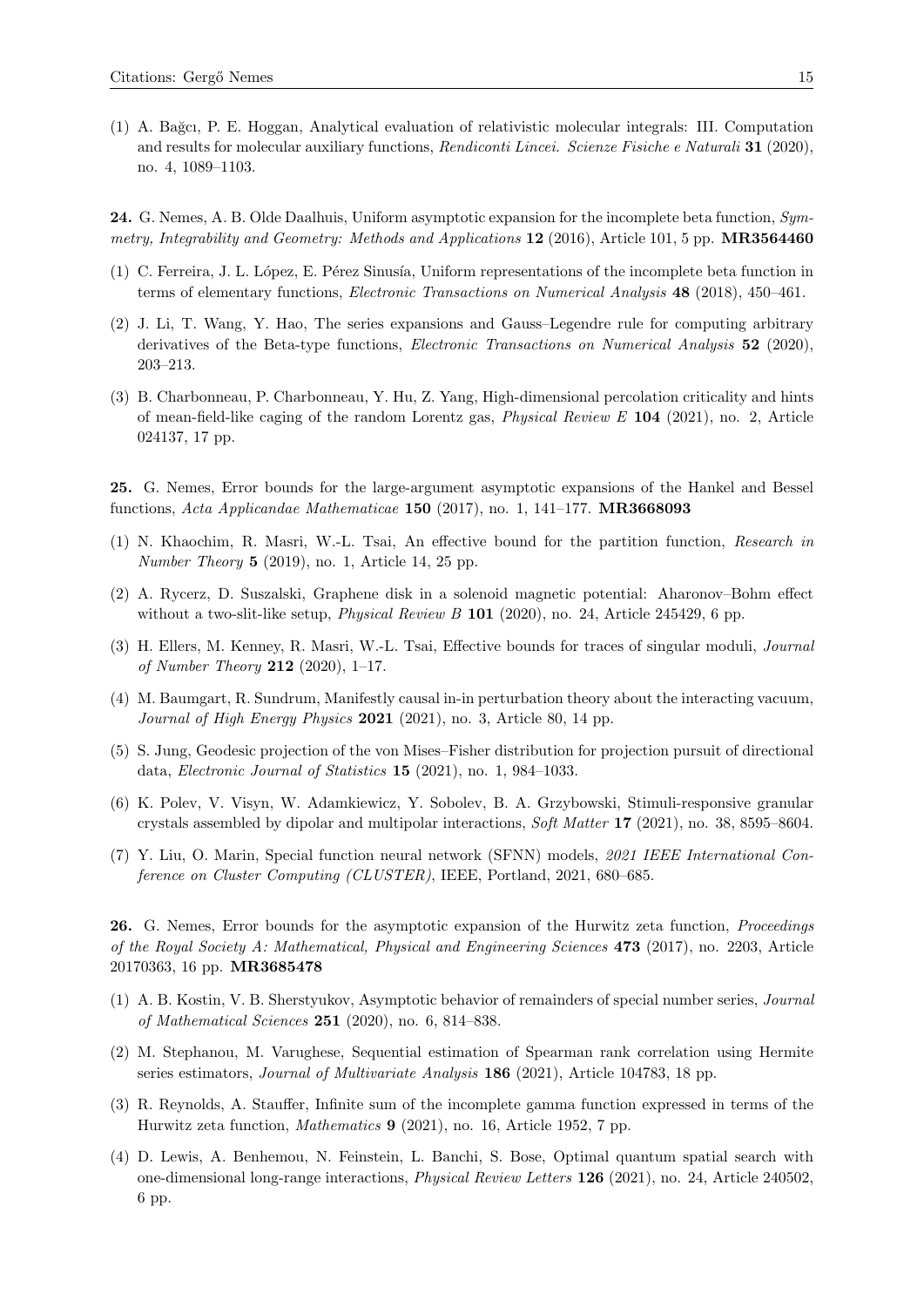- (5) B. Fejzullahu, On the Poincar´e expansion of the Hurwitz zeta function, Lithuanian Mathematical Journal **61** (2021), no. 4, 460-470.
- (6) D. Lanphier, Multivariable Faulhaber-type formulas and Barnes zeta functions, Journal of Mathematical Analysis and Applications  $506$  (2022), no. 2, Article 125716, 13 pp.

27. T. Bennett, C. J. Howls, G. Nemes, A. B. Olde Daalhuis, Globally exact asymptotics for integrals with arbitrary order saddles, SIAM Journal on Mathematical Analysis 50 (2018), no. 2, 2144–2177. MR3787779

- (1) C. J. Lustri, R. Pethiyagoda, S. J. Chapman, Three-dimensional capillary waves due to a submerged source with small surface tension, Journal of Fluid Mechanics 863 (2019), 670–701.
- (2) G. L. Alfimov, A. S. Korobeinikov, C. J. Lustri, D. E. Pelinovsky, Standing lattice solitons in the discrete NLS equation with saturation, Nonlinearity 32 (2019), no. 9, 3445–3484.
- (3) C. J. Lustri, Nanoptera and Stokes curves in the 2-periodic Fermi–Pasta–Ulam–Tsingou equation, Physica D: Nonlinear Phenomena 402 (2020), Article 132239, 13 pp.
- (4) R. Reynolds, A. Stauffer, A double logarithmic transform involving the exponential and polynomial functions expressed in terms of the Hurwitz–Lerch zeta function, *Symmetry* 13 (2021), no. 11, Article 1983, 8 pp.

28. G. Nemes, Error bounds for the large-argument asymptotic expansions of the Lommel and allied functions, Studies in Applied Mathematics 140 (2018), no. 4, 508–541. MR3798335

- (1) T. M. Dunster, Asymptotic solutions of inhomogeneous differential equations having a turning point, Studies in Applied Mathematics 145 (2020), no. 3, 500–536.
- (2) T. M. Dunster, Uniform asymptotic expansions for Lommel, Anger–Weber, and Struve functions, Studies in Applied Mathematics 148 (2022), no. 1, 340–372.

29. G. Nemes, A. B. Olde Daalhuis, Asymptotic expansions for the incomplete gamma function in the transition regions, Mathematics of Computation 88 (2019), no. 318, 1805–1827. MR3925486

- (1) G. Slade, Self-avoiding walk on the complete graph, Journal of the Mathematical Society of Japan 72 (2020), no. 4, 1189–1200.
- (2) A. Ba˘gcı, P. E. Hoggan, Analytical evaluation of relativistic molecular integrals: III. Computation and results for molecular auxiliary functions, Rendiconti Lincei. Scienze Fisiche e Naturali 31 (2020), no. 4, 1089–1103.
- (3) A. Ba˘gcı, JRAF: A Julia package for computation of relativistic molecular auxiliary functions, Computer Physics Communications 273 (2022), Article 108276, 10 pp.

30. G. Nemes, A. B. Olde Daalhuis, Large-parameter asymptotic expansions for the Legendre and allied functions, SIAM Journal on Mathematical Analysis 52 (2020), no. 1, 437–470. MR4057617

- (1) M. Correia, A. Sever, A. Zhiboedov, An analytical toolkit for the S-matrix bootstrap, Journal of High Energy Physics 2021 (2021), no. 3, Article 13, 86 pp.
- (2) M. Majic, Images of point charges in conducting ellipses and prolate spheroids, Journal of Mathematical Physics **62** (2021), no. 9, Article 092902, 25 pp.

31. G. Nemes, An extension of Laplace's method, Constructive Approximation 51 (2020), no. 2, 247–272. MR4076110